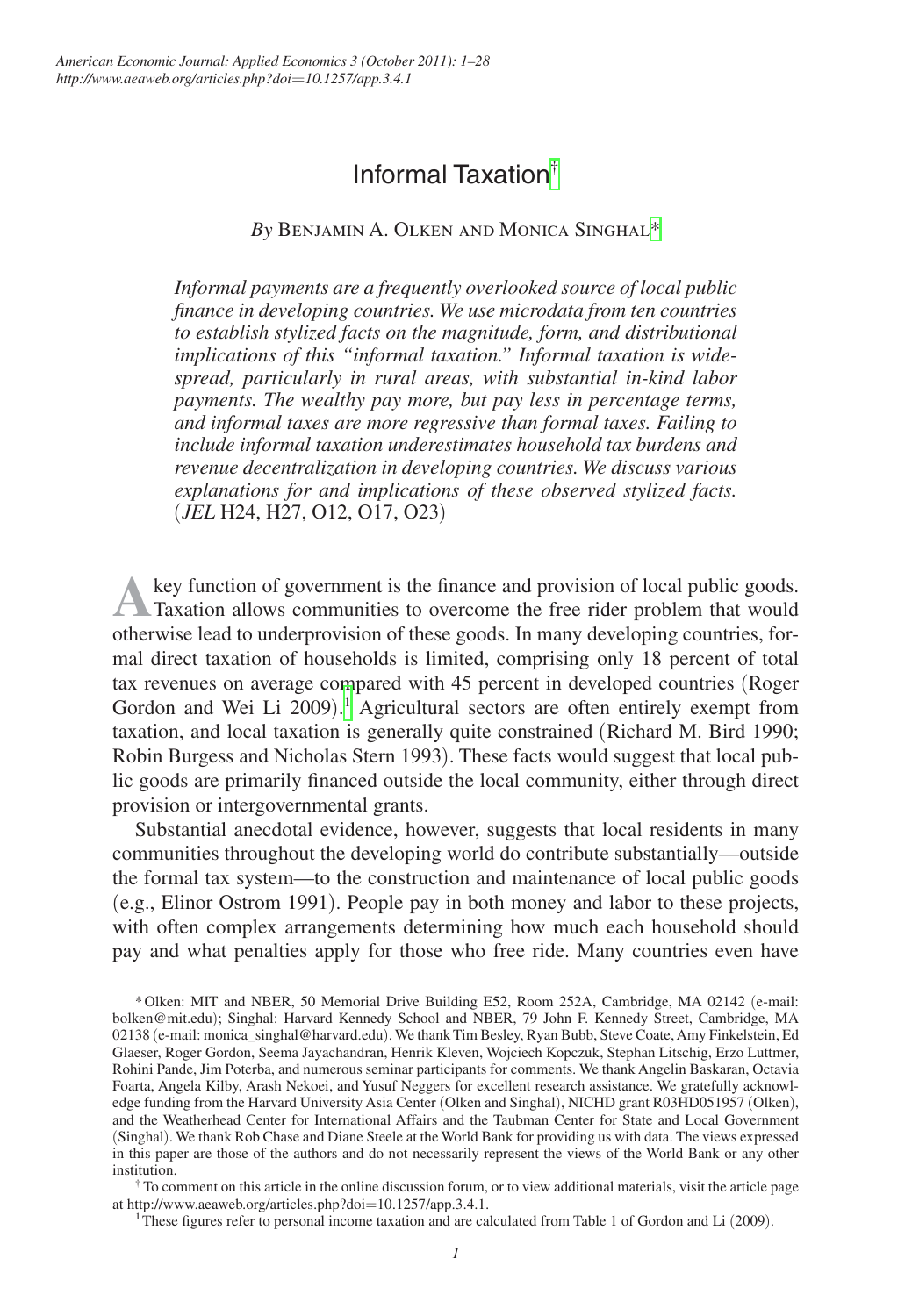specific vocabulary to describe these systems, such as *gotong royong* in Indonesia and *harambee* in Kenya.

We refer to these mechanisms of financing of local public goods as "informal taxation." We define informal taxation as a system of local public goods finance coordinated by public officials but enforced socially rather than through the formal legal system.[2](#page-1-0) Our distinction between formal and informal (legal versus social enforcement) parallels the use of these terms in the informal insurance literature (e.g., Robert Townsend 1994). The involvement of public officials, discussed in more detail below, distinguishes informal taxation from, for example, provision of local public goods by charities or other non-governmental organizations.

In this paper, we develop some of the first systematic micro-evidence on the magnitude, distributional implications, and forms of informal taxation, using a micro dataset we assembled consisting of survey data from ten developing countries throughout the world. We then discuss a variety of potential explanations for the phenomenon and the broader implications of our findings for public finance and policy in developing countries.

The first stylized fact we document is that informal taxation is a widespread phenomenon, and it can form a substantial share of local revenue. The share of households making informal tax payments is 20 percent or higher in all but one country in our sample and exceeds 50 percent in several countries. Participation rates are always higher in rural areas than in urban areas. Across our sampled countries, informal taxes generally comprise a small share of household expenditure (0.85 percent in the median country) and a modest share of total taxes paid by households (15.7 percent in the median country). However, informal taxes can still be an important source of local public finance. In our Indonesia sample, for example, including informal taxes increases the estimates of the amount of revenue under local control by over 50 percent.

The second stylized fact we document is that, within individual communities, informal taxation is redistributive but regressive. Wealthier households in a community are generally more likely to participate in informal taxation schemes than poorer households. The elasticity of total payment with respect to household expenditure is positive but less than one in all countries, indicating that informal taxes rise with expenditure, but the average informal tax rate (i.e., informal taxes divided by total expenditure) falls with expenditure. Informal taxation is therefore regressive, but still provides redistribution if the local public good it finances is valued equally across the income distribution. Informal taxes are more regressive than formal taxes, both within communities and when examined in aggregate at the national level.

The third stylized fact we document is that the form of payment differs from a traditional tax; in particular, in-kind labor payments play a substantial role in informal taxation. Moreover, both the participation gradient and the elasticity of payment with respect to household expenditure are smaller for labor payments than for

<span id="page-1-0"></span><sup>&</sup>lt;sup>2</sup>This is not to be confused with bribe payments, which are occasionally also referred to as informal taxation. To the best of our knowledge, the system of financing local public goods through these types of payments was first described as informal taxation by Remy Prud'homme (1992), who, in his study of local public goods provision in Zaire, defined informal taxation to include any "nonformal means utilized to finance the provision of public goods and services."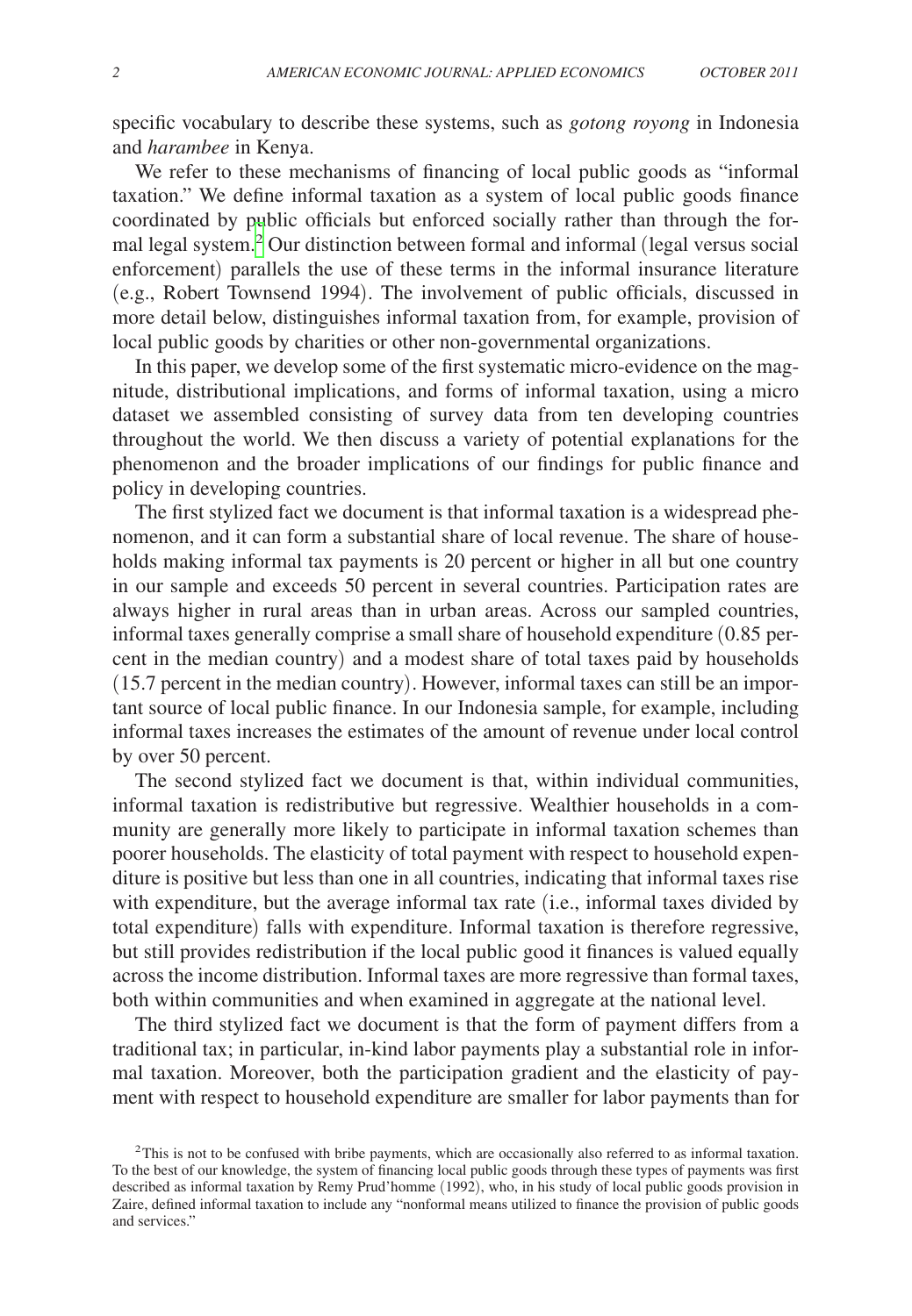<span id="page-2-0"></span>money payments, so that labor payments are relatively more important for poorer households. All three stylized facts we observe are remarkably consistent across countries.

We then consider a variety of possible explanations for the observed stylized facts. First, informal taxation may be a response to constraints on the revenue raising capacity of local governments: informal taxes may be the only way for these governments to meet their demand for public goods. Second, informal taxation may arise as the solution to a constrained optimal tax problem even when formal taxation is available. In particular, if communities in developing countries have information about people's incomes that is not verifiable by courts (and therefore cannot be used in a formal tax system), it may be optimal to levy informal taxes to use this information. Third, informal tax payments may represent a user fee or benefits tax for the associated public goods provided. Finally, these payments may represent purely voluntary contributions to community projects, motivated by altruism.

In Section IV, we discuss these (non mutually exclusive) hypotheses as well as their relation to the empirical evidence on informal taxation. A limit to the constraints on formal taxation story is that it does not make direct predictions about the form or distribution of payments. In contrast, the optimal tax story can reconcile many of the observed facts (prevalence in rural areas, positive income gradients, and the prevalence of labor payments), although we do find that in cases where the good is excludable, such as water supplies or schools, informal taxes may behave more like a type of user fee. Finally, while payments may be at least partly motivated by altruism, survey evidence from Indonesia suggests that informal tax payments cannot be thought of as purely akin to charitable contributions: when asked who decides which households should participate, for example, only 8 percent of households report that they decide for themselves; 81 percent report that a local leader decides.

The paper proceeds as follows. Section I provides an overview of the existing literature and Section II describes the data. Section III presents the stylized facts. Section IV considers various explanations for the observed stylized facts. Section V discusses the implications of our findings and concludes.

### **I. Existing Evidence on Informal Taxation**

As noted above, we define informal taxation as a system for financing local public goods, characterized by social enforcement and the involvement of public officials. Qualitative evidence from a variety of settings suggests that informal taxation is a common form of local finance for the construction and maintenance of public goods such as roads, schools, and water systems throughout the developing world (e.g., Ostrom 1991), although formal empirical evidence on informal taxation remains fairly limited. A range of studies have documented the presence of informal taxation in various countries in Latin America, Africa, and Asia.<sup>3</sup>

<span id="page-2-1"></span><sup>&</sup>lt;sup>3</sup>A non-exhaustive list of countries includes Cameroon (Ambe Njoh 2003), China (Richard S. Eckaus 2003), India (Vijayendra Rao 2004), Indonesia (Rao 2004; Victoria A. Beard 2007), Kenya (Philip M. Mbithi and Rasmus Rasmusson 1977; Peter M. Ngau 1987; Barbara P. Thomas 1987; Joel D. Barkan and Frank Holmquist 1989; Edward Miguel and Mary Kay Gugerty 2005), Nigeria (Joel D. Barkan, Michael L. McNulty, and M.A.O. Ayeni 1991), Pakistan (Asim Khwaja 2009), Peru (Jaime L. Larrabure 1966), and Zaire (Prud'homme 1992).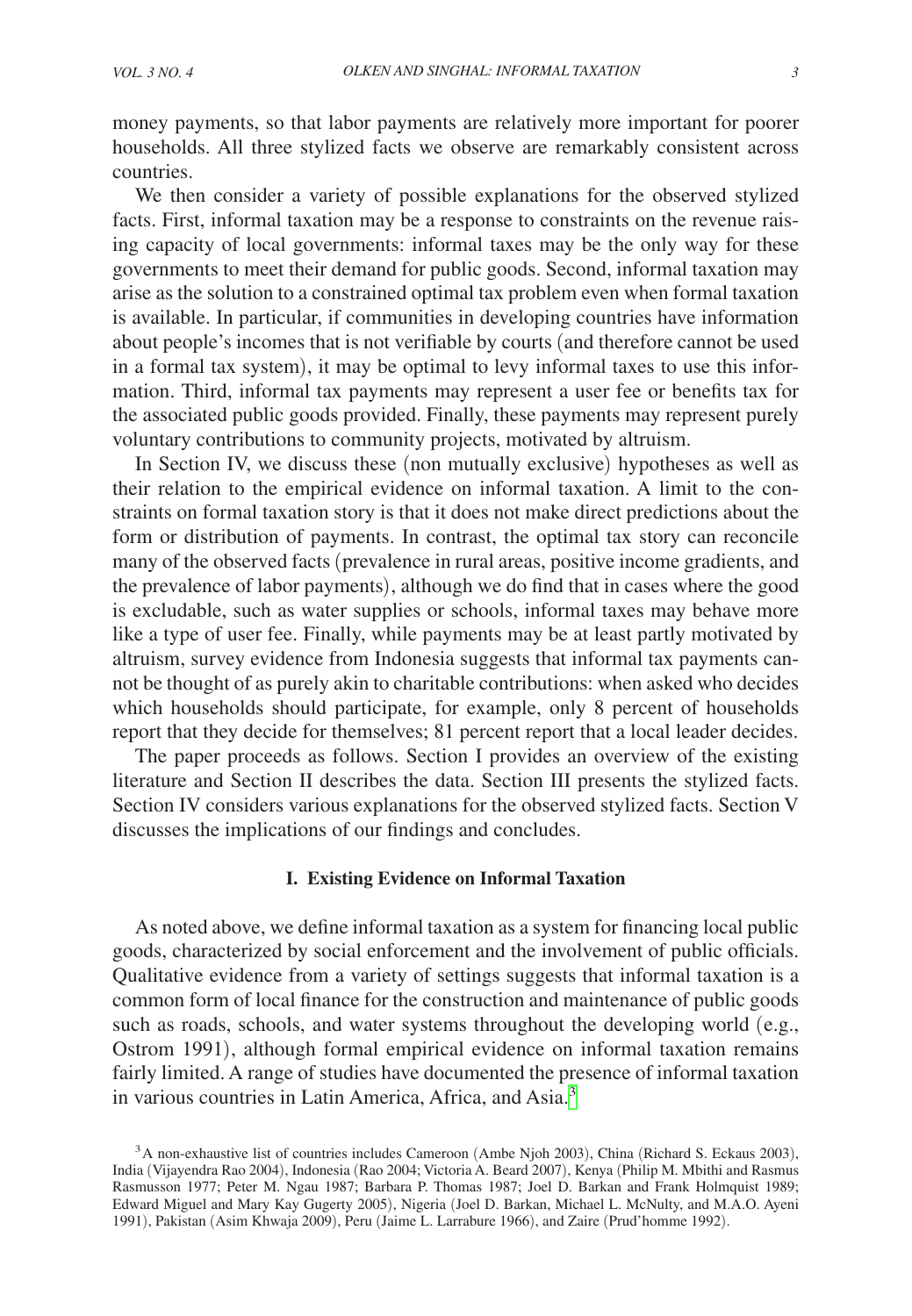In many of these countries, informal tax systems appear to form a very important component of community development. In Indonesia, for example, the concepts of *gotong royong* (mutual assistance) and *swadaya* (self-help) have become deeply institutionalized within local communities: residents are expected to make labor and monetary payments toward development projects—for example, 37 percent of the cost of village public goods examined by Rao (2004) in Indonesia are contributed by the community. In Kenya, *harambee* (pull together) projects accounted for 11.4 percent of national development expenditure between 1967 and 1973, and *harambee*-financed spending on particular sectors, such as education, matched or exceeded government expenditure (Mbithi and Rasmusson 1977).

Several patterns emerge from the range of anecdotes and studies of informal taxation. First, payments do not appear to be chosen by households individually. Rather, expected payments are generally coordinated by community leaders or a project committee. Households may be expected to provide a given monetary payment, as in the case of school fees in Kenya (Miguel and Gugerty 2005), or provide a certain number of days of labor (Ostrom 1991; Sharon R. Roseman 1996). In some cases, there may be a choice between paying in labor or in money (Njoh 2003).

Second, many of these studies document the existence of non-contributers and describe a range of punishments that may be imposed on such individuals. Miguel and Gugerty (2005) provide several anecdotal examples of social sanctions in the context of school financing in western Kenya.<sup>4</sup> A common sanction is the public announcement of the names of parents who are late with fees; other forms of sanctions include "sending letters to the homes of parents late with fees, asking local church leaders to encourage payment during sermons, and making personal visits to the individual homes of debtors accompanied by the local Chief" (Miguel and Gugerty 2005). Other examples of punishments include fines (Ostrom 1991) and the denial of access to communal resources, such as the use of a cattledip (Thomas 1987). [5](#page-3-1) It is possible that punishments could also include exclusion from community credit or risk-sharing arrangements or other types of social enforcement, as in the informal insurance and microfinance literatures.

Our own direct experience with informal taxation in a village in Central Java, Indonesia, echoes many of these themes. In 2002, a village where one of the authors was staying received 29 drums of raw asphalt from the district government. In order to make use of the raw asphalt to resurface a road, the village needed to raise funds for additional materials (e.g., finely crushed gravel, coarse gravel, sand) as well as labor. To solve this problem, the village head called a meeting in the neighborhood where the road would be built. At that meeting, the village head, neighborhood head and an informal community leader (a local school teacher) went around the room "assigning" payments to each household. These payments increased with income: poorer households would be asked to pay a small amount (usually a few

<span id="page-3-0"></span><sup>4</sup>The paper argues that limited ability to impose social sanctions in ethnically diverse communities leads to lower financing of local public goods.<br><sup>5</sup>Note that in this case, the cattledip was not the good for which contributions were being raised; rather, it was

<span id="page-3-1"></span>a separate (excludable) resource used to enforce contributions.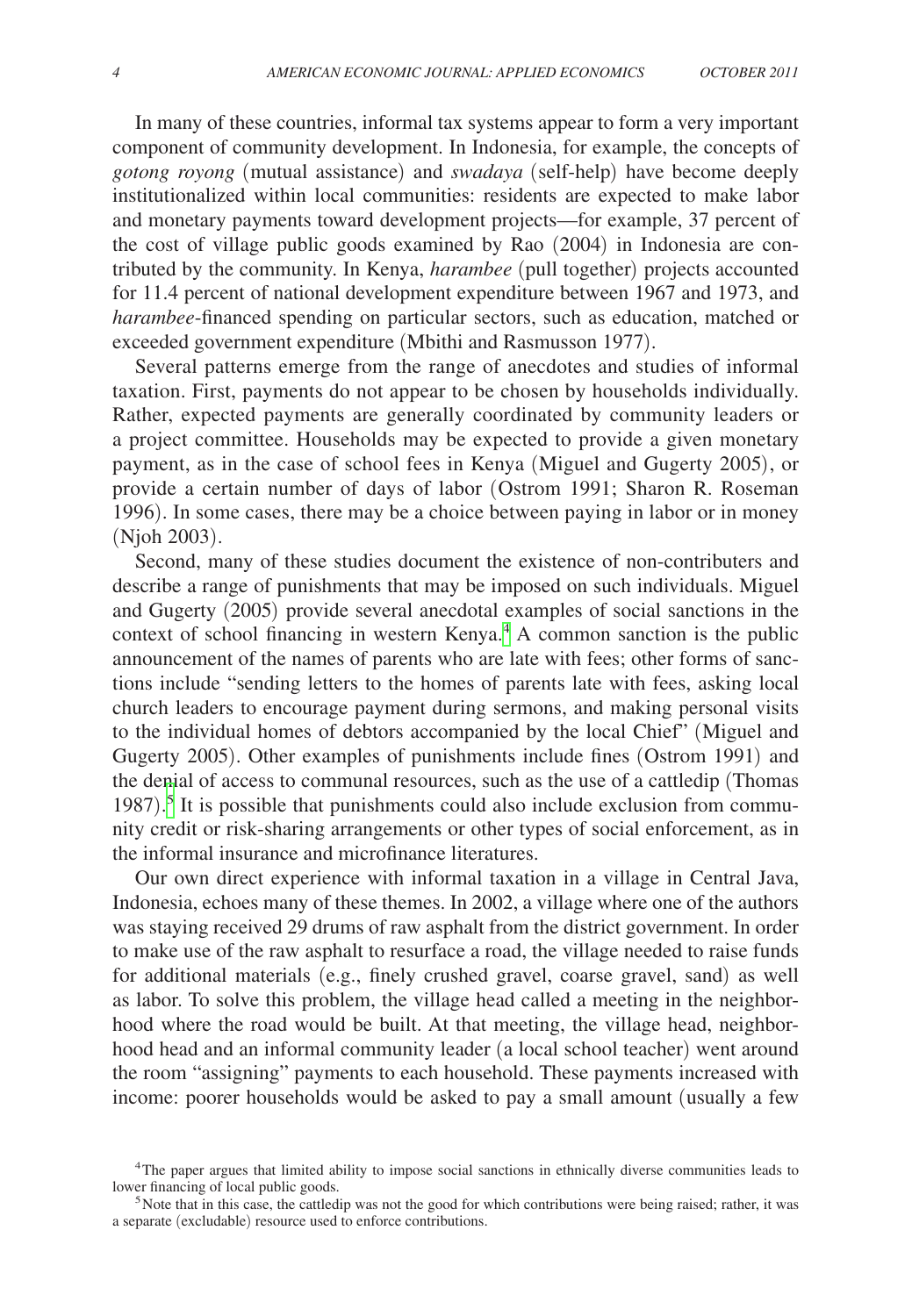<span id="page-4-0"></span>days of labor), whereas wealthier households were asked to pay in money, with the wealthiest households asked to pay the most. The meeting did not specify what sanctions would be for non-payment; however, given that payments were assigned in a public meeting, one can presume that there would have been social pressure applied to those who failed to meet their assigned payment level.

To the best of our knowledge, quantitative work on the distribution of informal tax burdens has focused on two countries: Indonesia and Kenya. Beard (2007) finds that Indonesian households with more assets or more education pay more in labor and money toward informal taxation; those with high household expenditure pay less. Note that these effects are not unconditional: regressions include all of these factors as independent variables. In surveys of particular communities in Kenya, Thomas (1987) finds that labor payments are widespread and that the rich are more likely to make cash payments than the poor, and Barkan and Holmquist (1989) find that participation and labor payments tend to follow an inverse U-shape with respect to landholding while payments in cash are increasing in landholding.

An open question is whether or not informal tax mechanisms appear similar across the broad range of countries in which they are observed. In the next sections of the paper, we provide systematic cross-country evidence to document several stylized facts about informal taxation.

## **II. Data**[6](#page-4-1)

We compiled microdata from around the world to create a dataset that covers the phenomenon of informal taxation in as many countries as possible. We examined over 100 household surveys, including (but not limited to) every publicly available World Bank Living Standards Measurement Study (LSMS) survey.[7](#page-4-2) To be included in our sample, a survey needed to elicit information specifically about payment towards the provision of local public goods. A typical example of such a question is: "In the last 12 months did you personally or any other member of the household participate in any of the following…participate in the collective construction of community works (roads, schools etc.)."<sup>8</sup> Our sample includes every household survey that met this criterion. We did not include surveys that asked only about labor sharing agreements among neighbors or contributions to local social organizations or cases in which the labor was clearly compensated, such as paid public works days.<sup>[9](#page-4-4)</sup>

In addition to these pre-existing datasets, we designed a special survey module on informal taxation for the Health and Education Service Survey in Indonesia. This survey module included detailed questions on labor and monetary payments as well as questions on the decision-making process and enforcement of informal taxation not available on the other surveys in the sample. The Indonesia survey was

<sup>&</sup>lt;sup>6</sup> Information on accessing the data used is available at [http://www.aeaweb.org/articles.php?doi](http://www.aeaweb.org/articles.php?doi=10.1257/app.3.4.1)=10.1257/ app.3.4.1.

<span id="page-4-2"></span><span id="page-4-1"></span> $7$ The review of surveys was conducted in the summer of 2006.

<span id="page-4-4"></span><span id="page-4-3"></span><sup>8</sup>Guatemala, National Survey of Living Conditions, 2000.

<sup>&</sup>lt;sup>9</sup> It is still possible that in some cases those paying labor are partially compensated by being provided food or other benefits not observed in our data.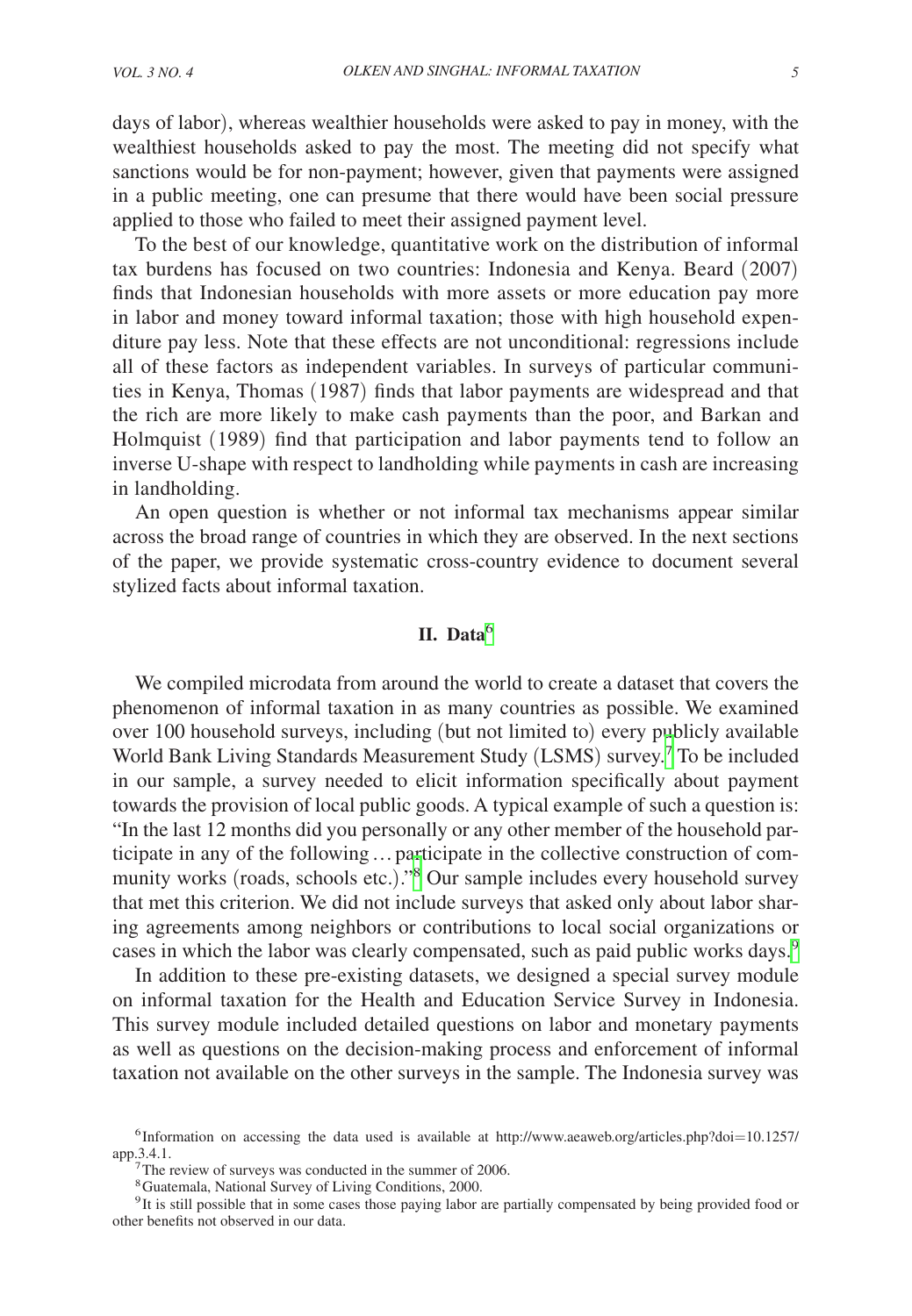conducted by Gadjah Mada University and The World Bank as a baseline survey for a poverty-alleviation program. The survey took place in 5 provinces from June– September 2007, and covered a total of 12,000 households in over 2,300 villages. More details about the survey can be found in Olken, Junko Onishi, and Susan Wong (2008).

The types of community works mentioned on these surveys include roads, water and sanitation systems, schools, health centers, dams and irrigation systems, elec-tricity systems, and cleaning of public roads and areas.<sup>[10](#page-5-0)</sup> While we refer to these goods as local public goods, they may be excludable in some cases. We return to this issue in Section IV.

The resulting sample consists of household surveys from 10 countries: Albania, Ethiopia, Guatemala, Indonesia, Nicaragua, Nigeria, Panama, the Philippines, Vietnam, and Zambia. A potential concern with our sample of countries is that relevant survey questions are more likely to be included in countries where the phenomenon is prevalent. However, we can see that informal taxation is not geographically isolated to a particular region of the world: the sample contains countries from Europe, Latin America, Africa, and Asia. In addition, as discussed in Section I, anecdotal evidence indicates that informal taxation is common in many other countries that are similar to our sampled countries.

[Table 1](#page-6-0) provides an overview of our sample of household surveys. The surveys were conducted between 1997 and 2007, and sample sizes range from approximately 1,500 to 30,000. The surveys are nationally representative with the exceptions of Ethiopia, Indonesia, and the Philippines, which were conducted in rural areas only. Indonesia and the Philippines focus on a poorer-than-average selection of rural areas, since both surveys were conducted as baseline surveys for poverty alleviation programs. As shown in the table, all surveys contain indicators for on inkind labor payments toward public goods; monetary payments and quantity data are available for subsets of countries. Note that the recall period varies across surveys: while most surveys ask about payments over the past year, one survey (Philippines) asks only about the previous six months and two surveys (Nicaragua and Zambia) ask about the previous 5 years (online Appendix A provides more details on the specific questions and survey sample for each country).

Summary statistics for each survey are given in [Table 2.](#page-6-0) The summary statistics (as well as per-capita GDP from the World Development Indicators) indicate the breadth of countries covered by our data. For example, per-capita GDP in the surveyed countries ranges from a low of PP\$774 in Zambia to a high of PP\$6,129 in Panama, and mean years of education for the household head ranges from a low of 2.5 in Ethiopia to a high of 9.6 in Albania.

We include survey data from all available countries in our empirical analysis in order to paint as complete a picture as possible of the informal taxation phenomenon. One caveat, however, is worth noting explicitly. To the best of our knowledge, public labor contributions are legally mandated in Vietnam. If an individual cannot fulfill his required contribution, he must find a replacement worker or make

<span id="page-5-0"></span> $10$ The Indonesia and Philippines surveys also include payments towards religious places. All results remain very similar if we exclude those who only made these types of payments.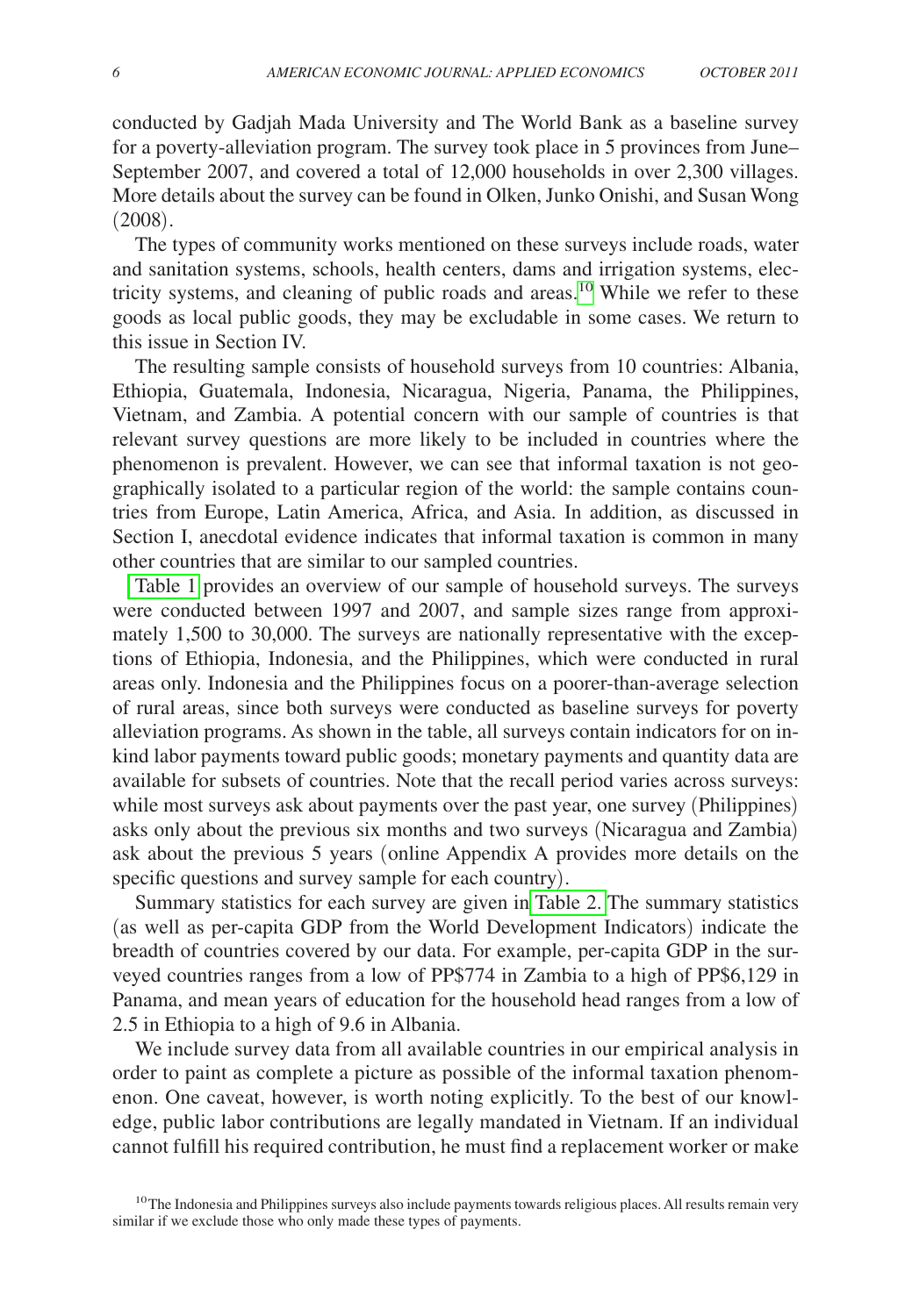<span id="page-6-0"></span>

|             |                                                 |                                                     |                                          |                  |                      | Labor           | Money                |          |
|-------------|-------------------------------------------------|-----------------------------------------------------|------------------------------------------|------------------|----------------------|-----------------|----------------------|----------|
|             | Database name                                   | Year and sample                                     | Sample size<br>(number of<br>households) | Recall<br>period | Payment<br>indicator | <b>Quantity</b> | Payment<br>indicator | Quantity |
| Albania     | Living standards<br>measurement survey          | 2005; Nationally<br>representative                  | 3,840                                    | 1 year           | X                    | X               |                      |          |
| Ethiopia    | Ethiopian rural<br>household survey             | 1997; Only rural<br>areas                           | 1,482                                    | 1 year           | X                    | X               |                      |          |
| Guatemala   | National survey of<br>living conditions         | 2000; Nationally<br>representative                  | 7,276                                    | 1 year           | X                    |                 |                      |          |
| Indonesia   | Health and education<br>service survey          | 2007; Only rural<br>areas, focus on<br>poorer areas | 11,676                                   | 1 year           | X                    | X               | X                    | X        |
| Nicaragua   | Living standards<br>measurement study<br>survey | 1998; Nationally<br>representative                  | 4,209                                    | 5 years          | X                    |                 | X                    |          |
| Nigeria     | Nigeria living<br>standards survey              | 2004; Nationally<br>representative                  | 19,159                                   | 1 year           | X                    |                 |                      |          |
| Panama      | Living standards<br>survey                      | 2003; Nationally<br>representative                  | 6,363                                    | 1 year           | X                    |                 | X                    |          |
| Philippines | Living condition<br>survey                      | 2003; Only rural<br>areas, focus on<br>poorer areas | 2,398                                    | 6 months         | X                    | X               |                      |          |
| Vietnam     | Household living<br>standards survey            | 2002; Nationally<br>representative                  | 29,426                                   | 1 year           | X                    | X               | X                    | X        |
| Zambia      | Living condition<br>monitoring survey           | 1998; Nationally<br>representative                  | 16,788                                   | 5 years          | X                    |                 | X                    |          |

Table 1—Data Sources

*Note:* For more details on each of the surveys, please see online Appendix A.

|                                        | Albania |          | Ethiopia Guatemala Indonesia Nicaragua |          |       | Nigeria | Panama | Philippines | Vietnam | Zambia |
|----------------------------------------|---------|----------|----------------------------------------|----------|-------|---------|--------|-------------|---------|--------|
| Household size                         | 4.4     | 7.3      | 5.2                                    | 3.8      | 5.5   | 4.8     | 4.0    | 5.1         | 4.4     | 5.4    |
| Number of workers<br>per household     | 1.6     | 1.6      | 2.1                                    | 1.7      | 1.7   | 1.5     | 1.4    | 1.9         | 2.5     | 1.9    |
| Expenditure per<br>capita (in PPP\$)   | 3,396   | 554      | 2,338                                  | 1.112    | 2,850 | 489     | 3.514  | 938         | 1,368   | 744    |
| GDP per capita<br>(in 2000 PPPS)       | 4.731   | 814      | 4.048                                  | 3.423    | 2.910 | 941     | 6.129  | 4,250       | 2.274   | 774    |
| Percent urban                          | 47      | $\Omega$ | 43                                     | $\theta$ | 57    | 45      | 64     | $\Omega$    | 24      | 36     |
| Age<br>(household head)                | 52      | 47       | 44                                     | 47       | 45    | 48      | 48     | 47          | 48      | 41     |
| Years of education<br>(household head) | 9.6     | 2.5      | 4.1                                    | 6.5      | 4.3   | 5.1     | 8.3    | 5.7         | 7.0     | 6.6    |

Table 2—Summary Statistics

*Notes:* Each cell presents the mean of the variable in the row in the dataset listed in the column weighted using household weights (available for all countries except Ethiopia). When GDP is not available for the survey year, we used the most recent data.

## a monetary payment equivalent to hiring a replacement at local labor costs.<sup>[11](#page-6-1)</sup> The payments observed in Vietnam may therefore be a formal tax rather than an informal tax.

<span id="page-6-1"></span><sup>11</sup> Specifically, as of the year 2000, each citizen (men  $18-45$  yrs old, women  $18-35$ ) is required to participate in public service work, for 10 days per year. If one cannot participate, the individual needs to find some replacement worker or submit a financial contribution either to the commune/ward people's committee or to the individual's employing institution/enterprise. This payment is once per year (per individual), and the required amount is set equivalent to the hiring of replacements at local labor costs. The law specifies different degrees of formal punishments depending the type of violations: for example, avoidance for the first time gets a warning and fine. We thank Trang Nguyen for providing this information. The features of the system may result in over-reporting if individuals do not believe their responses will be confidential.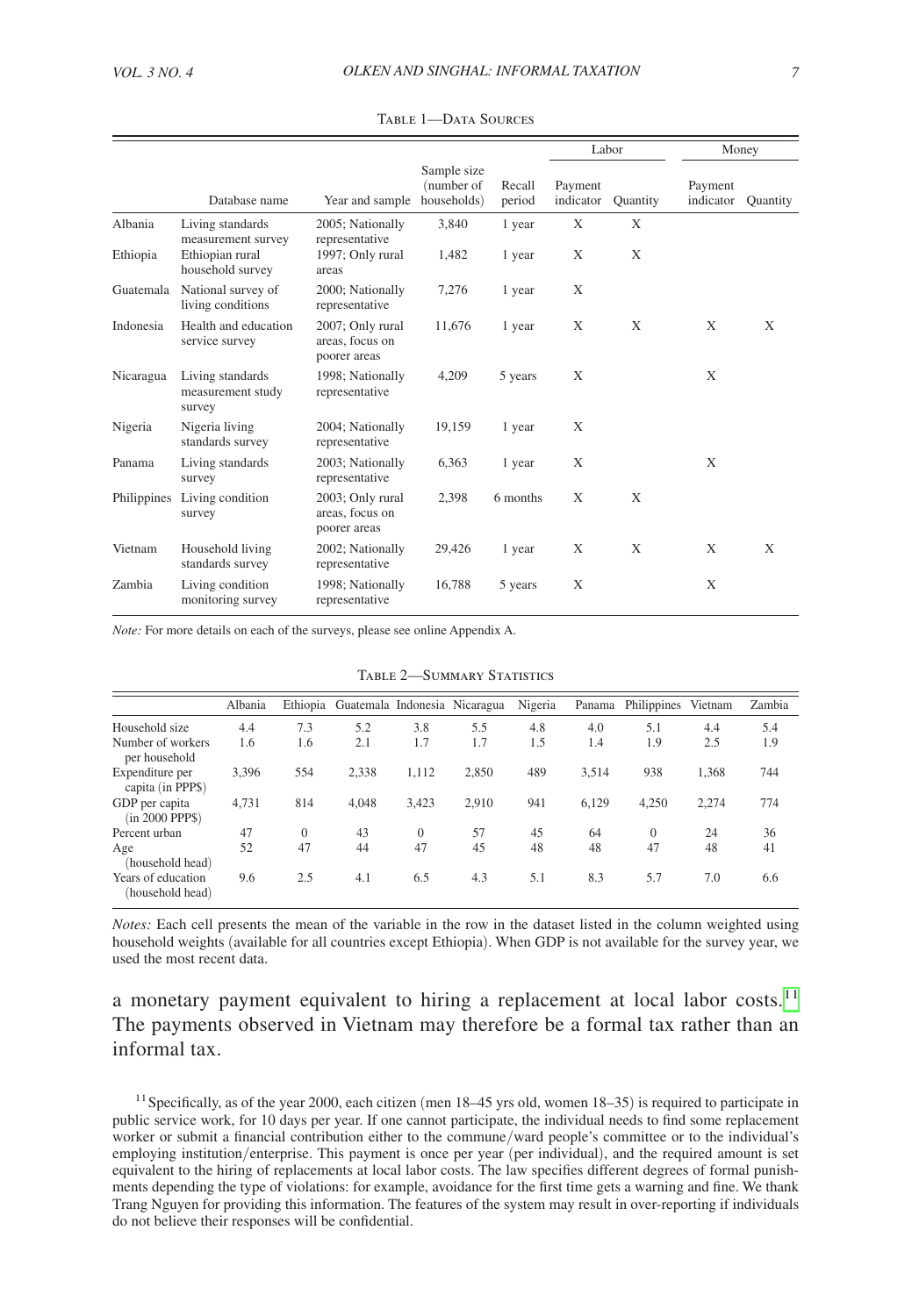#### **III. Stylized Facts and Implications**

<span id="page-7-0"></span>This section presents several stylized facts about informal taxation. We focus on the following questions that are relevant when thinking about any tax: where is it most prevalent? how large is it? who pays it? and how is it collected? The first subsection summarizes the prevalence and magnitude of informal taxation and compares the magnitude of informal taxation to formal tax payments made by households and to formal government expenditure. In the second subsection, we examine the distributional implications of informal tax payments and discuss the progressivity of informal taxation relative to formal taxation. The third subsection discusses how these taxes are collected and explores a feature of informal taxation that sharply distinguishes it from conventional taxation: payments are often in labor rather than money. The final subsection provides a brief discussion of the implications of these findings for public finance in developing countries.

## A. *Prevalence and Magnitude of Informal Taxation*

*Descriptive Statistics on Prevalence and Magnitude*.—We begin by presenting descriptive statistics to examine the most basic question about informal taxation: prevalence. [Table 3](#page-8-0) presents three sets of descriptive statistics: the share of households making informal taxation payments over the recall period (panel A), the share of households making in-kind labor payments versus payments in money and materials (panel B), and the average amounts of those payments (panel C) for each coun-try in our sample.<sup>[12](#page-7-1)</sup>

Informal taxation is prevalent in all surveyed countries (panel A). With the exception of Albania, participation rates are 20 percent or higher in all countries and exceed 50 percent in Ethiopia, Indonesia, and Vietnam. Informal taxation is more prevalent in rural areas in every country in our sample for which we have data on both rural and urban. Across the sample, participation rates are between 27 percent (Vietnam) and 183 percent (Guatemala) higher in rural areas than in urban areas.

In-kind payments in the form of labor are common in all countries (panel B). The share of households paying in labor is higher than the share of households paying in money in 3 of the 5 countries for which we have data on both labor and monetary payments (Indonesia, Nicaragua, and Zambia). In the other two countries (Panama and Vietnam), labor payments are still quite common, with 19 and 24 percent of households making payments in labor, respectively. The gap between urban and rural is smaller for monetary payments than for labor payments in all cases.

Panel C shows the magnitude of informal tax payments for all countries for which quantity data are available. The figures shown represent annualized labor payments (in days) and annualized monetary payments (in 2000 PPP US dollars). Average labor payments vary from 0.2 days per year in Albania to 14.1 days per year in Ethiopia.

<span id="page-7-1"></span> $12$ As noted above, the recall period differs across surveys. We report annualized amounts for quantities but do not adjust the participation data. To facilitate interpretation, the surveys in this and subsequent tables are sorted by survey recall period. For surveys in which respondents were asked only about labor payments, the listed participation rates for "overall participation" can be thought of as lower bounds on true participation rates.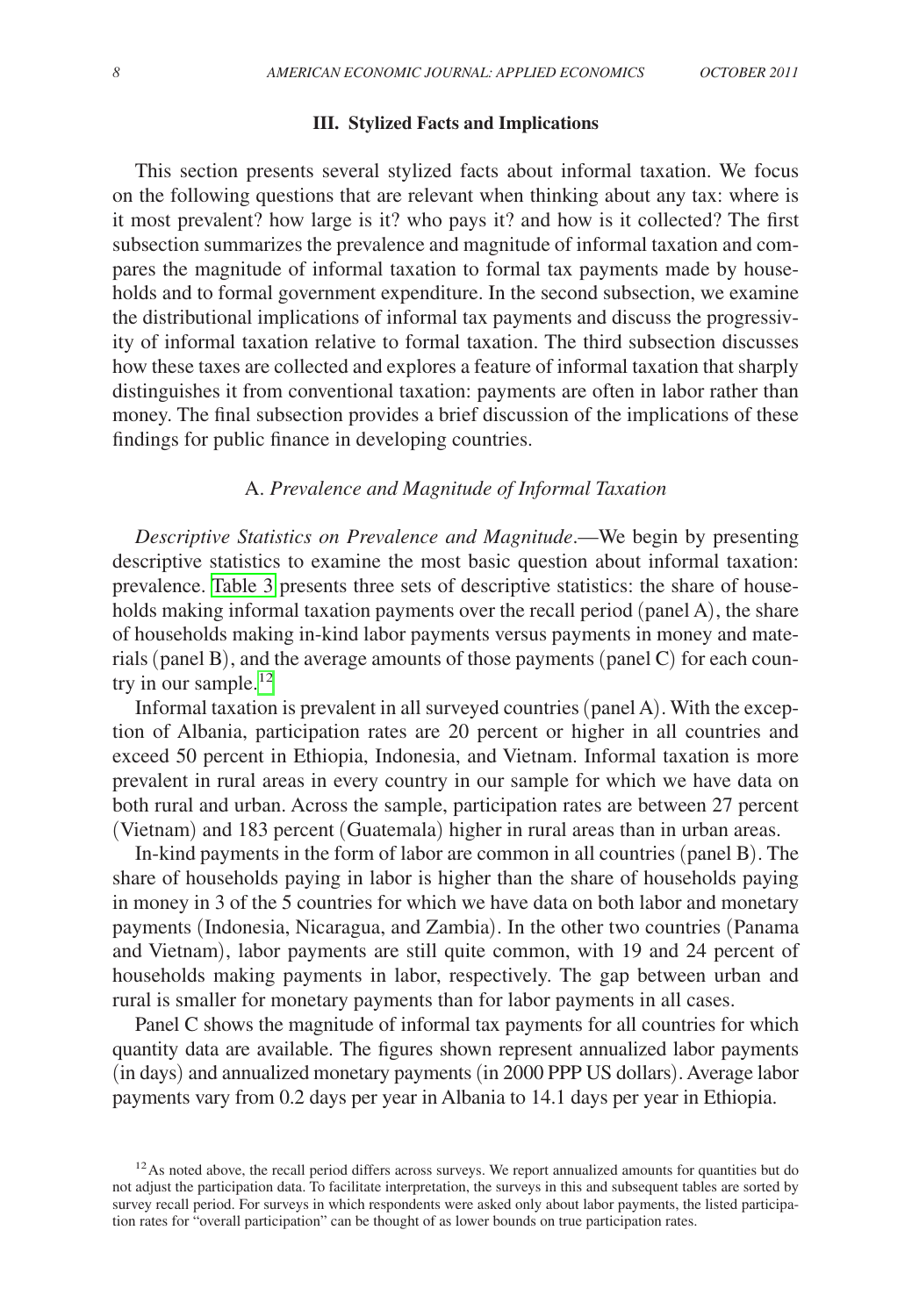<span id="page-8-0"></span>

|                                              |                       |                              |                                |                                  | Philippines Albania Ethiopia Guatemala Indonesia Panama Nigeria Vietnam Nicaragua Zambia |                                |                                |                                |                                |                                 |                                 |
|----------------------------------------------|-----------------------|------------------------------|--------------------------------|----------------------------------|------------------------------------------------------------------------------------------|--------------------------------|--------------------------------|--------------------------------|--------------------------------|---------------------------------|---------------------------------|
| Panel A                                      |                       |                              |                                |                                  |                                                                                          |                                |                                |                                |                                |                                 |                                 |
| Recall period<br>Any payment                 | All<br>Rural<br>Urban | 6 months<br>0.33<br>0.33     | 1 year<br>0.09<br>0.12<br>0.07 | 1 year<br>0.51<br>0.51           | 1 year<br>0.37<br>0.51<br>0.18                                                           | 1 year<br>0.76<br>0.76         | 1 year<br>0.32<br>0.48<br>0.24 | 1 year<br>0.26<br>0.32<br>0.20 | 1 year<br>0.59<br>0.62<br>0.49 | 5 years<br>0.20<br>0.26<br>0.16 | 5 years<br>0.23<br>0.27<br>0.15 |
| Panel B                                      |                       |                              |                                |                                  |                                                                                          |                                |                                |                                |                                |                                 |                                 |
| Any labor payment                            | All<br>Rural<br>Urban | 0.33<br>0.33                 | 0.09<br>0.12<br>0.07           | 0.51<br>0.51                     | 0.37<br>0.51<br>0.18                                                                     | 0.76<br>0.76                   | 0.19<br>0.34<br>0.11           | 0.26<br>0.32<br>0.20           | 0.24<br>0.28<br>0.13           | 0.15<br>0.22<br>0.09            | 0.18<br>0.23<br>0.08            |
| Any money payment All                        | Rural<br>Urban        |                              |                                |                                  |                                                                                          | 0.28<br>0.28                   | 0.22<br>0.30<br>0.18           |                                | 0.50<br>0.51<br>0.45           | 0.07<br>0.07<br>0.08            | 0.08<br>0.07<br>0.09            |
| Both money and<br>labor payments             | All<br>Rural<br>Urban |                              |                                |                                  |                                                                                          | 0.27<br>0.27                   | 0.09<br>0.16<br>0.06           |                                | 0.15<br>0.16<br>0.09           | 0.02<br>0.03<br>0.02            | 0.03<br>0.04<br>0.02            |
| Panel C                                      |                       |                              |                                |                                  |                                                                                          |                                |                                |                                |                                |                                 |                                 |
| Amount of labor<br>payment (in days)         | All<br>Rural          | 1.1<br>(4.2)<br>1.1<br>(4.2) | 0.2<br>(0.6)<br>0.2<br>(0.6)   | 14.1<br>(28.3)<br>14.1<br>(28.3) |                                                                                          | 5.7<br>(13.2)<br>5.7<br>(13.2) |                                |                                | 3.1<br>(7.3)<br>3.5<br>(7.7)   |                                 |                                 |
|                                              | Urban                 |                              | 0.1<br>(0.6)                   |                                  |                                                                                          |                                |                                |                                | 1.6<br>(5.6)                   |                                 |                                 |
| Conditional amount<br>of labor payment       | All                   | 3.3<br>(6.8)                 | 1.8<br>(1.2)                   | 27.6<br>(34.6)                   |                                                                                          | 7.5<br>(14.7)                  |                                |                                | 12.8<br>(9.8)                  |                                 |                                 |
| (in days)                                    | Rural                 | 3.3<br>(6.8)                 | 1.6<br>(1.0)                   | 27.6<br>(34.6)                   |                                                                                          | 7.5<br>(14.7)                  |                                |                                | 12.8<br>(9.7)                  |                                 |                                 |
|                                              | Urban                 |                              | 2.1<br>(1.3)                   |                                  |                                                                                          |                                |                                |                                | 12.9<br>(10.1)                 |                                 |                                 |
| Amount of money                              | All                   |                              |                                |                                  |                                                                                          | 8.9                            |                                |                                | 13.5                           |                                 |                                 |
| payment (in 2000<br>PPP US\$)                | Rural                 |                              |                                |                                  |                                                                                          | (167.4)<br>8.9<br>(167.4)      |                                |                                | (19.8)<br>13.2<br>(18.4)       |                                 |                                 |
|                                              | Urban                 |                              |                                |                                  |                                                                                          |                                |                                |                                | 14.5<br>(23.6)                 |                                 |                                 |
| Conditional amount All                       |                       |                              |                                |                                  |                                                                                          | 32.5                           |                                |                                | 27.2                           |                                 |                                 |
| of money payment<br>(in 2000 PPP US\$) Rural |                       |                              |                                |                                  |                                                                                          | (318.2)<br>32.5<br>(318.2)     |                                |                                | (20.4)<br>25.8<br>(18.3)       |                                 |                                 |
|                                              | Urban                 |                              |                                |                                  |                                                                                          |                                |                                |                                | 31.9<br>(25.8)                 |                                 |                                 |

Table 3—Summary of Informal Tax Payments

*Notes:* Each cell presents the mean of the variable listed in the row in the dataset listed in the column weighted using household weights (available for all countries except Ethiopia). The unit of observation is the household. Some surveys only contained information about labor payments; for these surveys, participation rates given in panel A will be identical to participation rates for "any labor payment" given in panel B. The figures in panel C represent annualized quantities; numbers in parentheses indicate standard deviations. For reference in interpreting the monetary amounts in panel C, the average annual per capita expenditure in these samples (in PPP\$) is 1,112 for Indonesia and 1,368 for Vietnam. Conditional amounts reported are conditional on making any payment. Weighted using household weights (available for all countries except Ethiopia).

*Informal Taxes and Formal Taxes Paid by Households*.—To better gauge the magnitude of informal taxation, we compare it to two types of benchmarks. In this subsection, we examine the burden it imposes on households by comparing informal tax payments to household expenditure and to total taxes paid by households. These benchmarks are available for the same households for whom we have data on informal taxation payments, ensuring consistent samples for comparison. In the next subsection, we compare informal taxation to government budgets.

In order to make these comparisons, we monetize the labor payments made by households to construct a measure of total informal tax payments. To do so, for each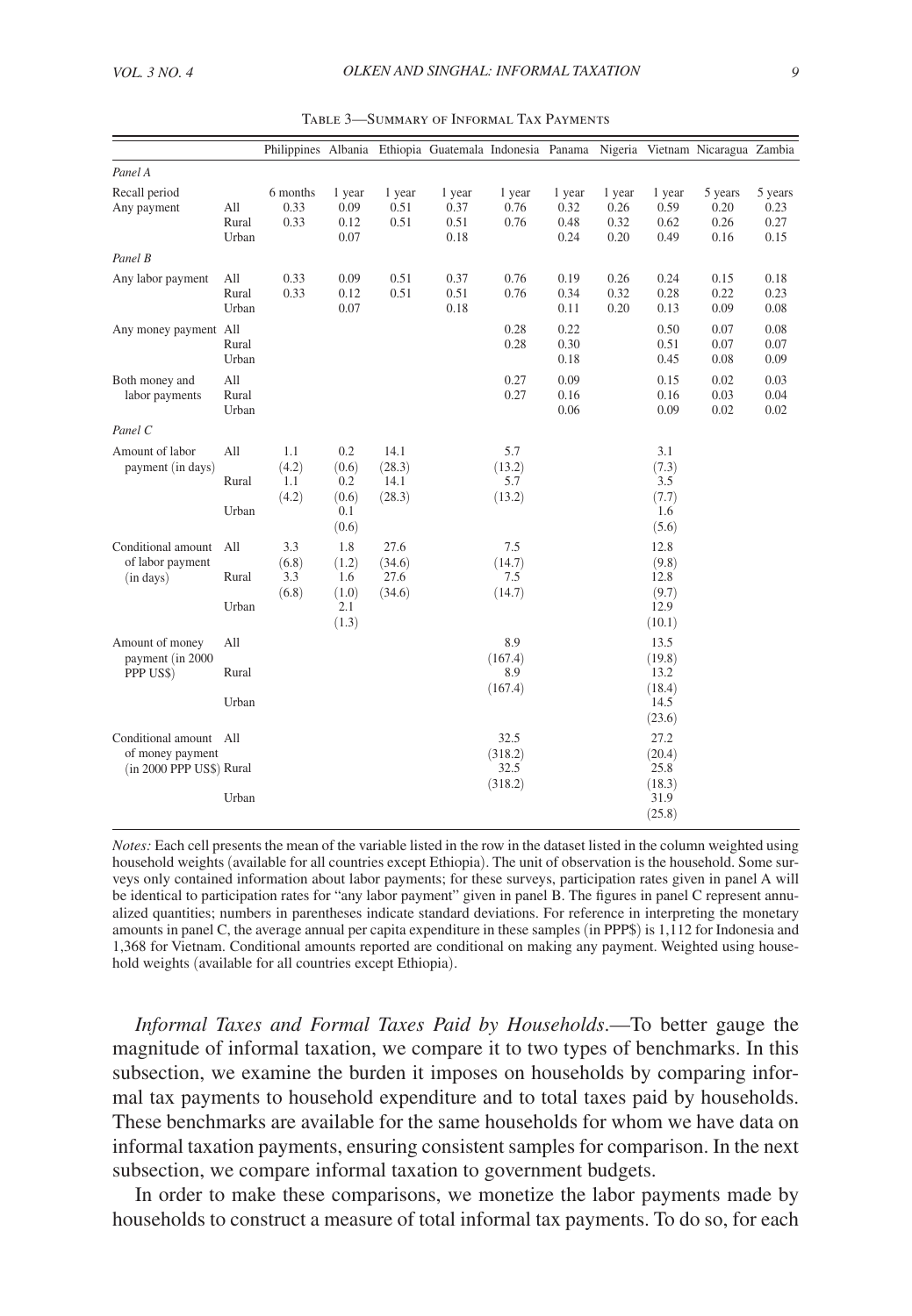country we predict the wage for all working household members based on their education, age, gender, and urban/rural status, and value the labor contributions at the average predicted wage for all working household members. We use the predicted daily wage rate, rather than the household daily wage rate, so that when we regress payments on household expenditures below, we will not be using expenditures on both the left hand and right hand sides of the same regression.<sup>13</sup> This method values the marginal and average wage of the household equally. This assumption is consistent with Dwayne Benjamin (1992) who shows that household composition does not affect own-farm labor supply for agricultural households in Indonesia, suggesting that labor markets for these households are competitive and complete. Using predicted wages measures the magnitude of informal taxation as the social cost of production, which may differ from the value of output produced if the opportunity cost differs from the marginal product on the project.

It is important to note the implications of using the household's predicted wage rate to monetize days of contributions, rather than a measure of the "true" wage. First, taking the average predicted wage across the household, rather than trying to estimate the wage for each individual, means that if contributions are made by those with the lowest opportunity cost of time, our estimate of the average household wage may be an overestimate. On the other hand, it is possible that some people who are listed as "working" in the household do not work a full 260 work days per year, which would lead us to underestimate their true wage rate. It is also possible or that those who contribute are prime-age males with a higher marginal product than the average in the household. Second, predicting the household's wage rate using demographics, rather than using total consumption divided by total number of workers, has the advantage of removing variation arising from unearned income or labor supply, which would otherwise lead to an upward bias in the estimated wage; however, it also does not take into account dimensions of skill not captured by the included demographics, which could lead to a downward bias. The ideal thought experiment would be to measure the true marginal wage for each household member at the time of year they contribute to informal taxes, though this is not feasible in our data. As an alternative, we therefore discuss specifications using labor measured in days rather than monetized days below.

Income data from developing country household surveys is often unreliable, so we follow the standard convention of using household expenditures as a proxy for household income throughout the paper. Specifically, we use an equivalence scale adjusted measure of household expenditure to take into account children in the household and economies of scale. (Details provided in online Appendix A). As an alternative, we have verified that all empirical results are qualitatively similar if we use log total household expenditure and a set of household size dummies instead of log equivalent expenditure.

Data on total tax payments come from two sources. Direct formal taxes paid by households are calculated as the sum of all direct tax payments observed in the data, and include items such as land and buildings taxes and personal

<span id="page-9-0"></span><sup>&</sup>lt;sup>13</sup> Details of the wage prediction methodology are given in the online Appendix.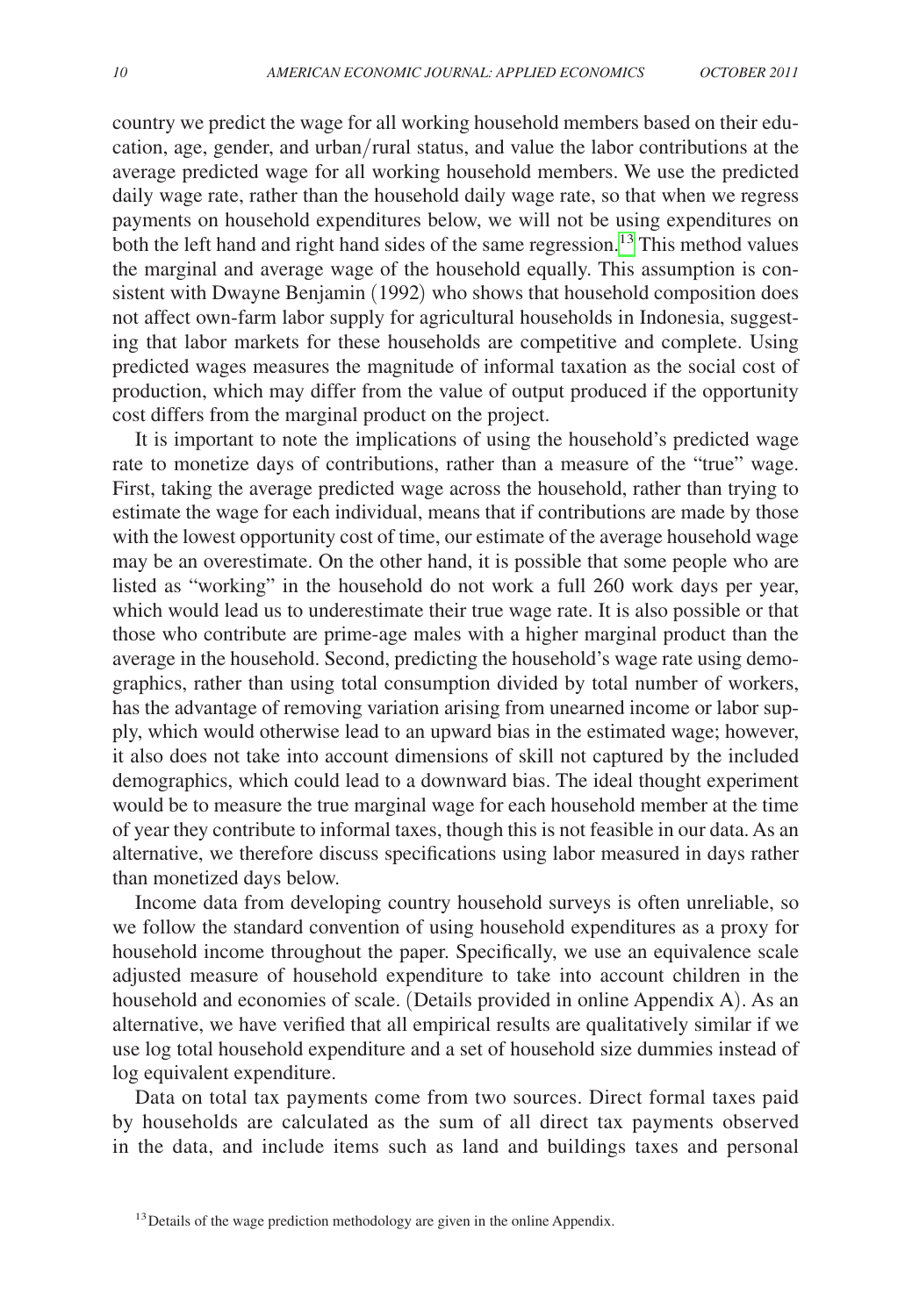income taxes. Indirect formal taxes (VAT) are imputed from consumption data and commodity specific VAT and excise rates for each country. We do not include expenditures on food in our VAT estimates, since most households in developing countries are unlikely to pay VAT on most food consumption in practice; nevertheless, we may be overestimating VAT if evasion on non-food items is prevalent. Total formal taxes are the sum of direct and imputed indirect taxes. Further details on the calculation of direct and indirect taxes are given in online Appendix A.

Using this data, we calculate informal taxes as a share of total household expenditure and informal taxes as a share of total household taxes (informal + direct formal  $+$  indirect formal). [Table 4 p](#page-11-0)resents the mean of these variables for each country in the dataset. Since some households may live in areas where informal taxation does not occur, we present results for all households (rows 1 and 3) and for all households that have non-zero informal tax payments (rows 2 and 4).

Overall, informal taxation appears to comprise a small share of household expenditure, although there is substantial heterogeneity across countries. Mean informal taxation payments range from a low of 0.04 percent of household expenditure in Albania to a high of 3.8 percent in Ethiopia. Conditional on making any informal tax payments, shares range from 0.37 percent (Albania) to 6.8 percent (Ethiopia).

Informal taxes are a moderate share of total taxes paid by households: mean shares are 0.5 percent in Albania, 7 percent in the Philippines, 16 percent in Vietnam, 17 percent in Indonesia, and 27 percent in Ethiopia. As a share of total tax payments, informal taxes are of the same order of magnitude as subnational taxes in developed countries: in 2001, the OECD average of subnational revenue as a share of total revenue was 21.9 percent (Isabelle Journard and Per Marhis Kongsrud 2003).

*Informal Taxes and Formal Government Expenditure*.—To understand how important informal taxation is to local public finance, we compare informal taxation to government budgets. We focus on Indonesia, where for the 2007 budget year we have data on both district expenditures and village expenditures for the districts and villages in our survey area.<sup>14</sup> We convert all amounts to 2000 PPP dollars, and express them in per-household terms. We calculate the mean per-household level of informal taxes and formal taxes from the household survey, as well as the mean perhousehold level of village and district revenues and village and district expenditures for our sample area; results are given i[n Table 5.](#page-11-0)[15](#page-10-1)

We find that informal taxes are large relative to village budgets. Average annual per household village budgets are 117.64 dollars per year, whereas our household survey suggests that per household informal taxes are 49.86 dollars per year. The official village budget includes payments in-kind, suggesting that at least some

<span id="page-10-0"></span><sup>&</sup>lt;sup>14</sup> District budgets come from the Ministry of Finance's Directorate of Fiscal Balancing. Village budgets come from the 2008 PODES (Census of Villages), which reports on the 2007 fiscal year.

<span id="page-10-1"></span><sup>&</sup>lt;sup>15</sup> Note that the village budgets were available for 19 of the 20 districts in our household survey area. We have therefore calculated all statistics in Table 5 on the same set of 19 districts to ensure maximum comparability. Note also that the household survey sample only includes subdistricts that are no more than 70 percent urban, so it potentially excludes the very urban central areas of a few districts.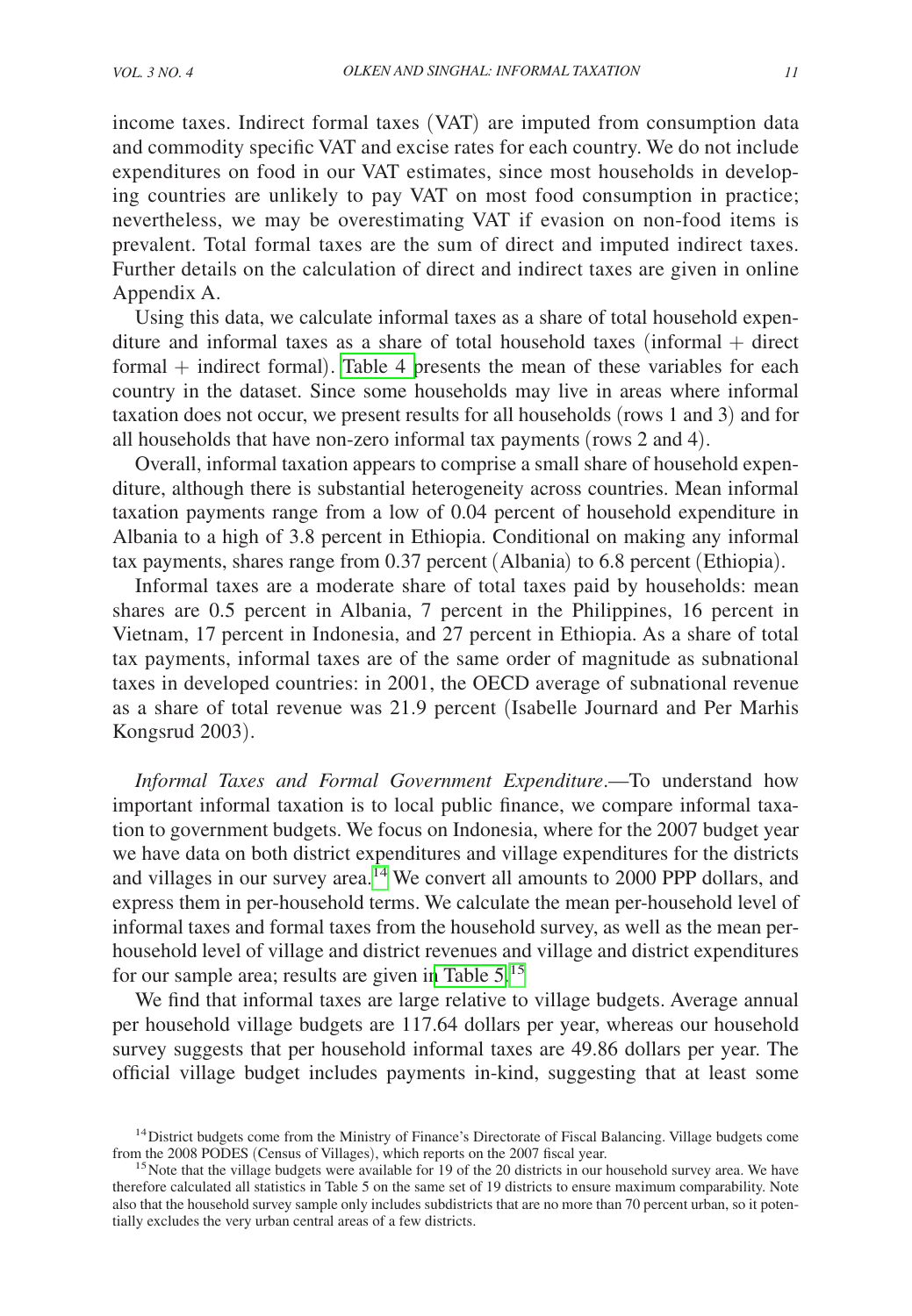<span id="page-11-0"></span>

|                                                                      | <b>Philippines</b> | Albania           |                   | Ethiopia Indonesia Vietnam |                  |
|----------------------------------------------------------------------|--------------------|-------------------|-------------------|----------------------------|------------------|
| Informal tax as a share of HH expenditure                            |                    |                   |                   |                            |                  |
| All households<br>Conditional on informal tax $> 0$                  | 0.23%<br>0.66%     | 0.04%<br>$0.37\%$ | $3.77\%$<br>6.81% | $1.43\%$<br>1.83%          | 0.85%<br>1.41%   |
| Informal tax as a share of HH total formal $+$ informal tax payments |                    |                   |                   |                            |                  |
| All households<br>Conditional on informal tax $> 0$                  | $6.94\%$<br>20.36% | 0.48%<br>4.57%    | 26.8%<br>49.22%   | 16.56%<br>21.15%           | 15.70%<br>26.07% |

Table 4—Informal Taxation, Expenditure, and Formal Taxation

*Notes:* The included countries are the countries for which we have quantity data on informal tax payments. Please see online Appendix A for details on the formal tax payment calculations. Weighted using household weights (available for all countries except Ethiopia).

Table 5—Comparison to Other Local Budgets in Indonesia

| Per household value of:                                                                                                                            | Mean                                  | Informal taxes as<br>percent of $\dots$ |
|----------------------------------------------------------------------------------------------------------------------------------------------------|---------------------------------------|-----------------------------------------|
| From Indonesia household survey                                                                                                                    |                                       |                                         |
| Informal taxes<br>Direct formal taxes<br>Indirect formal taxes                                                                                     | 49.86<br>29.16<br>158.88              | 171%<br>31%                             |
| From village budget data                                                                                                                           |                                       |                                         |
| Total annual village budget<br>Village revenue from inter-governmental transfers<br>Village revenue from local taxes/fees (including informal tax) | 117.64<br>86.20<br>31.44              | 42.4%<br>57.8%<br>158.6%                |
| From district budget data                                                                                                                          |                                       |                                         |
| Total annual district budget<br>Expenditures on salaries<br>Expenditures on goods and services<br>Capital expenditures                             | 1138.45<br>474.89<br>224.70<br>396.90 | 4.4%<br>10.5%<br>22.2%<br>12.6%         |
| District revenue from central government transfers<br>District revenue from local formal taxes/fees<br>District revenue from other sources         | 933.07<br>43.41<br>31.77              | 5.3%<br>114.9%<br>156.9%                |

*Notes:* All data comes from Indonesia, and all data are for 2007. All are the per-household amounts for the 19 districts where we have complete data from the household survey, the village budget data, and the district budget data. For the village data, the source is the 2008 Census of Villages, matched to the same villages included in the household survey. These district budgets also include the intergovernmental transfers to villages, so these budgets should be viewed as a superset of the village budgets. All amounts are reported in 2000 PPP US\$, as in the previous tables, which translates to  $USS1 = Rp. 3,571$ . Note that districts have budget deficits. Informal taxation payments are not reported in district budgets, so double-counting is not an issue in this comparison. Some amount of informal taxes may be included in "village revenue from local taxes/fees" since this includes some in-kind revenues. Household survey data weighted using household weights.

informal taxation is already included in the village budget. The magnitudes demonstrate that informal taxation is one of the primary ways through which local public goods are financed by these villages.

We next compare informal taxation to district budgets. Since Indonesia's decentralization began in 2001, Indonesian districts have primary responsibility for virtually all local public goods, including local infrastructure, water, health, and education. The budget is divided into expenditures on salaries, goods and services,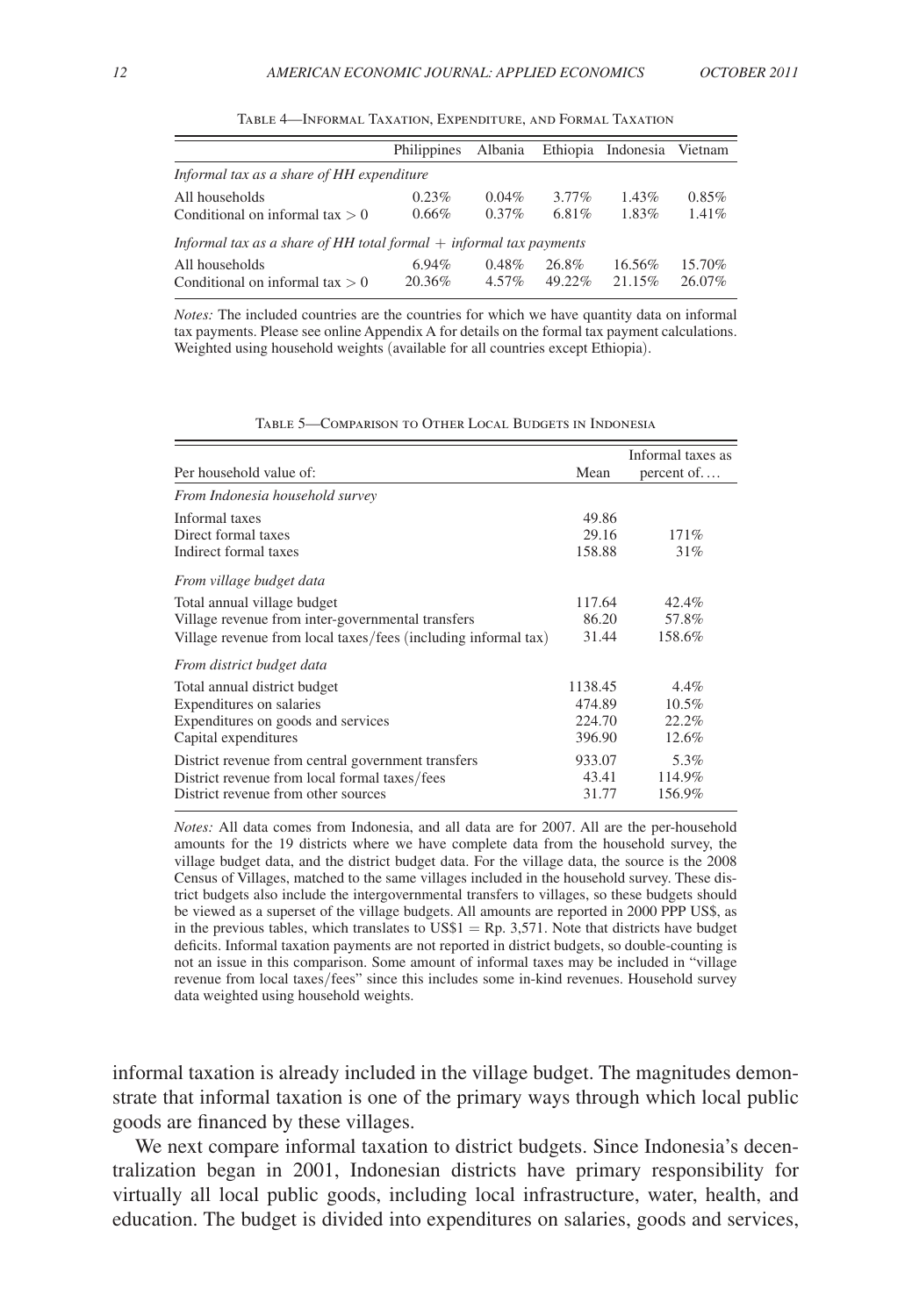<span id="page-12-0"></span>and capital expenditures.[16](#page-12-1) These district budgets also include the intergovernmental transfers to villages, so these budgets should be viewed as a superset of the village budgets. Informal taxation payments are 4.4 percent as large as total district budgets, and 12.6 percent as large as district spending on capital expenditures. This implies that a non-trivial share of all spending on local public goods occurs through the informal taxation mechanism.

Third, we compare informal taxes with the other taxes that are under the control of local government: formal taxes and fees collected by the village and district governments. Table 5 shows that, other than informal taxation, sources of formal tax revenue under direct control of local governments are limited, as most revenue comes from intergovernmental grants from the national government (which administers the VAT and other taxes). Informal taxes are 1.5 times larger than total village taxes (which likely include at least some "on the books" informal taxation) and 1.15 times as large as total district level formal taxes and fees. Informal taxes are therefore the largest source of finance that is under local control.

The above figures present estimates of informal taxes in which labor payments are monetized as described in the previous section. We have also constructed estimates of informal taxes in which labor payments are monetized using the local unskilled wage rate.<sup>[17](#page-12-2)</sup> The resulting estimates of per household informal taxes decline only slightly, from 49.86 to 44.30 dollars per year. This adjustment does not substantively affect any of our conclusions about the importance of informal taxes as a local revenue source.

#### B. *Distributional Implications of Informal Taxation*

This section examines the distributional implications of informal taxation by looking at the relationship between informal taxation payments and household expenditure. We begin by examining the distribution of informal taxation payments within communities, which tells us how the burden for financing a given level of public goods is borne across high and low income individuals in those communities. Since informal taxation payments are determined at the community level, this within-community analysis is the level of analysis one needs for developing models of informal taxation. We then compare the aggregate burden of informal and formal taxation looking across communities.

*Informal Taxation within Communities*.—We first examine the participation margin—i.e., which households make informal taxation payments. Since we are

<span id="page-12-1"></span><sup>&</sup>lt;sup>16</sup>Note that the sum of the expenditure categories does not exactly equal the total, as there are a few misc. categories that are not included. Note also that informal taxation payments are not reported in district budgets, so

<span id="page-12-2"></span> $17$ The local unskilled wage rate is calculated using survey information provided by the village head. We sum the daily wage of a male laborer in the month of the interview in the village/ward with the average value per day of goods provided for consumption while working (if applicable). We then divided by the number of hours worked by laborers on an average day and multiplied by 6 to get the value of labor for a "normal" work day at the village level.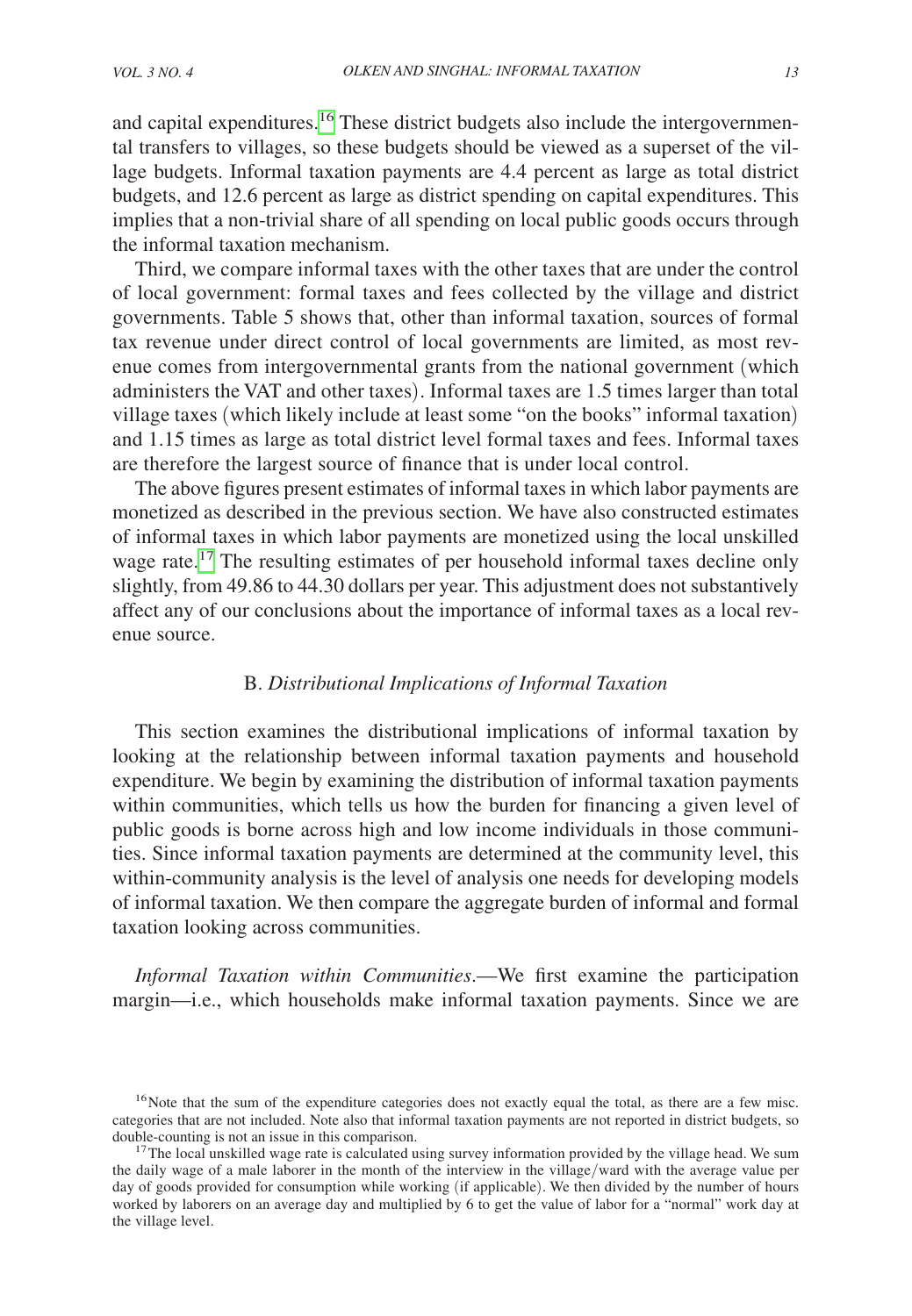|                                                                                                      | Philippines Albania          |                                |                                | Ethiopia Guatemala Indonesia Panama |                                 |                                | Nigeria                   |                                 | Vietnam Nicaragua            | Zambia                          |
|------------------------------------------------------------------------------------------------------|------------------------------|--------------------------------|--------------------------------|-------------------------------------|---------------------------------|--------------------------------|---------------------------|---------------------------------|------------------------------|---------------------------------|
| Panel A. Participation margin, with community fixed effects (conditional logit model)                |                              |                                |                                |                                     |                                 |                                |                           |                                 |                              |                                 |
| Any<br>payment<br><b>Observations</b>                                                                | 0.035<br>(0.114)<br>2,200    | $0.392***$<br>(0.077)<br>2,487 | 0.159<br>(0.159)<br>1,165      | $0.228***$<br>(0.073)<br>5,074      | $0.228***$<br>(0.061)<br>6,188  | $0.460***$<br>(0.061)<br>5,963 | 0.064<br>(0.048)<br>9,036 | $0.407***$<br>(0.048)<br>24,521 | $-0.075$<br>(0.086)<br>2,669 | $0.117***$<br>(0.033)<br>10,271 |
| Panel B. Total payments, with community fixed effects (Poisson model)                                |                              |                                |                                |                                     |                                 |                                |                           |                                 |                              |                                 |
| Total<br>payments<br><b>Observations</b>                                                             | $0.395*$<br>(0.213)<br>2.143 | $0.334***$<br>(0.053)<br>1.784 | $0.127***$<br>(0.054)<br>1.062 |                                     | $0.387***$<br>(0.041)<br>10.840 |                                |                           | $0.080***$<br>(0.025)<br>26,899 |                              |                                 |
| Panel C. Total payments, with community fixed effects, conditional on payments $> 0$ (Poisson model) |                              |                                |                                |                                     |                                 |                                |                           |                                 |                              |                                 |
| Total<br>payments<br><b>Observations</b>                                                             | $0.229*$<br>(0.117)<br>655   | $0.122***$<br>(0.043)<br>254   | $0.111**$<br>(0.049)<br>587    |                                     | $0.364***$<br>(0.041)<br>9.053  |                                |                           | 0.001<br>(0.021)<br>17.310      |                              |                                 |

Table 6—Informal Taxation versus Household Expenditure

*Notes:* Each cell reports the estimates from a separate regression, with robust standard errors clustered at the village level in parentheses. Panel A reports results from conditional logit estimates, where the dependent variable is a dummy for making any informal tax payments, the independent variable is log household expenditure per equivalent adult, and the conditioning variable is the village. Panel B reports results from conditional Poisson QMLE models, where the dependent variable is the quantity of informal tax payments (where labor payments are converted to monetary units at the household's predicted wage rate), the independent variable is log household expenditure per equivalent adult, and the conditioning variable is the village. Panel C reports results from an analogous model to panel B conditioning on the household having made a positive informal tax payment.

*\*\*\**Significant at the 1 percent level.

*\*\**Significant at the 5 percent level.

 *\**Significant at the 10 percent level.

interested in looking within communities, we estimate a fixed-effects logit model of the form

interested in looking within communities, we estimate a fixed-effects logit model of the form

\n
$$
\mathbf{P}(PAY_{hc} = 1) = \frac{\exp[\alpha_c + \gamma \text{Ln}(EQUIVEXP_{hc})]}{1 + \exp[\alpha_c + \gamma \text{Ln}(EQUIVEXP_{hc})]},
$$
\nwhere *c* is a community, *h* is a household,  $\alpha_c$  is a community fixed effect, and  $PAY_{hc}$ .

is a dummy for whether household *h* in community *c* made any payments.<sup>18</sup> The key coefficient is  $\gamma$ , which is the log odds-ratio of the probability of making payments with respect to log equivalent household expenditure. Given the incidental parameters problem, we estimate (1) as a conditional logit model, which conditions out the  $\alpha_c$  in estimation. Robust standard errors in this and subsequent regressions are adjusted for clustering at the community level.

The results are presented in panel A of Table 6. Each cell in the table reports the coefficient on log equivalent household expenditure  $(\gamma)$  from a separate regression of the form in equation (1). [19](#page-13-1) The estimated overall participation-expenditure gradient is statistically significantly positive in 6 of the 10 countries in our sample and is never negative and statistically significant. The median log-odds ratio among all 10 countries in the sample is 0.19. This demonstrates that the probability of payment

<span id="page-13-0"></span><sup>&</sup>lt;sup>18</sup>Note that for the Philippines, Albania, Ethiopia, Guatemala, and Nigeria, the *PAY* variable refers to in-kind labor payments only. For all other countries, the PAY variable captures both monetary and in-kind payments.<br><sup>19</sup>As discussed above, we obtain similar results in this and subsequent specifications if we regress contribution

<span id="page-13-1"></span>on log household expenditure and add as controls dummies for household size (not shown).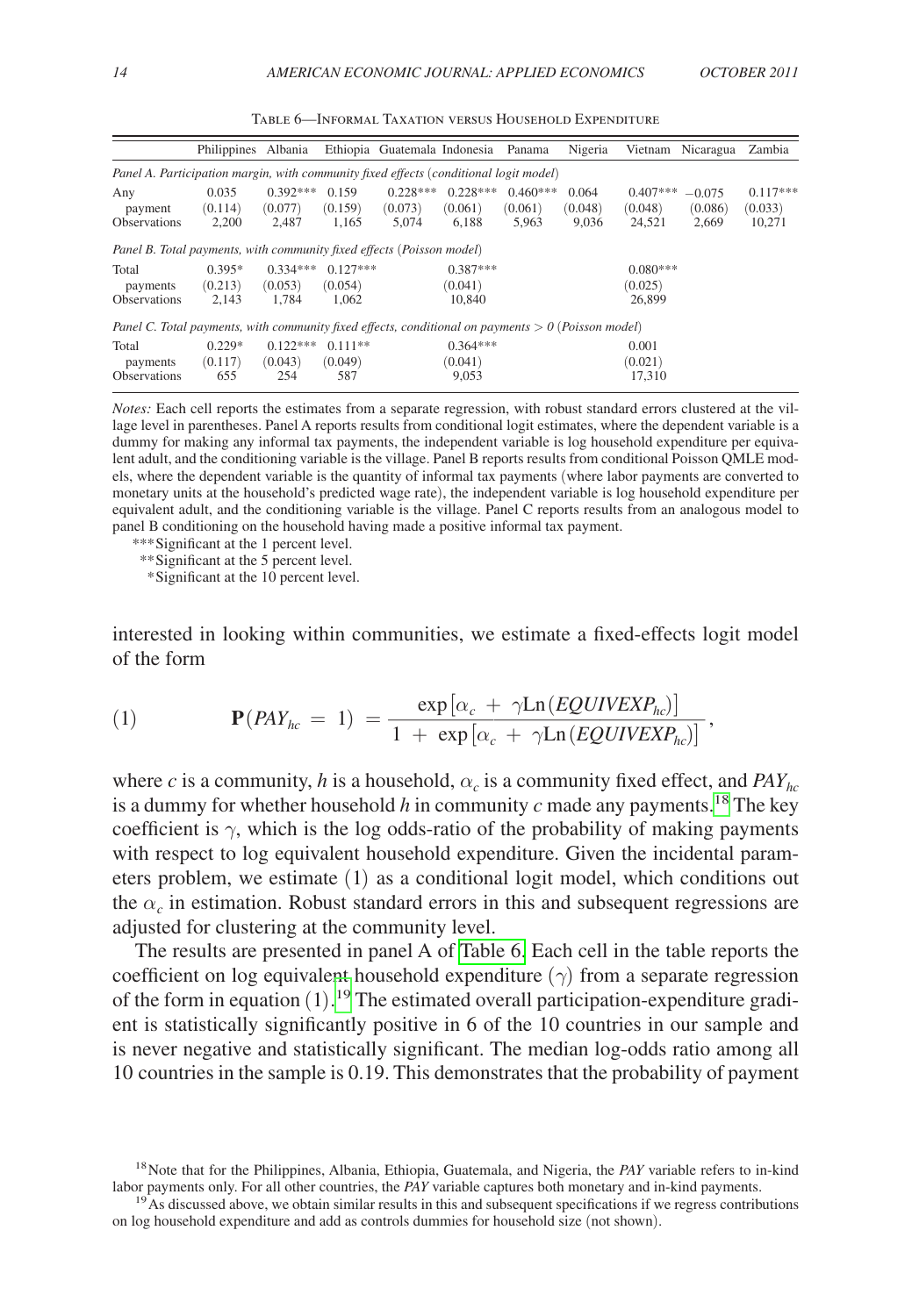is increasing with household expenditure within communities, and this pattern is generally consistent throughout the the countries in our sample.

We next examine the relationship between the quantity of payments and expenditure for countries for which data on the quantity of payments are available. Given the large number of observations with no payments, as well as the large number of fixed effects we wish to condition out, we estimate this relationship as a fixed-effects Poisson quasi-MLE regression with robust standard errors (Jerry A. Hausman, Bronwyn H. Hall, and Zvi Griliches 1984; Jeffrey M. Wooldridge 1999; see also Wooldridge 2002). This estimates, by MLE, equations such that

(2) 
$$
\mathbf{E}(PAYMENTAMOUNT_{hc}) = \alpha_c \exp(\chi \text{Ln}(EQUIVEXP)_{hc}),
$$

where  $\alpha_c$  is a community fixed-effect, and *PAYMENTAMOUNT* is the quantity of total payments (in local currency). Given the Poisson QMLE specification, the resulting coefficients  $\chi$  can be interpreted as elasticities.

To calculate *PAYMENTAMOUNT*, we monetize labor payments using the imputed average household wage as described above.<sup>[20](#page-14-0)</sup> By allowing the wage to vary with household income, we incorporate the fact that providing a day of labor is more costly for those with high opportunity cost.

The results (Table 6, panel B) show that total payments are increasing in expenditure in all countries for which we have quantity data, and the coefficients are statistically significant in all cases. The estimated elasticities of informal taxation payments with respect to equivalent expenditure are 0.40 in the Philippines, 0.33 in Albania, 0.13 in Ethiopia, 0.39 in Indonesia, and 0.08 in Vietnam. These elasticities are also strictly and statistically significantly less than 1, indicating that while payments increase with expenditure, the share of household expenditures devoted to informal tax payments (i.e., the average tax rate) is declining with expenditure.<sup>[21](#page-14-1)</sup> Payments are also increasing in expenditure even conditional on making a positive informal tax payment (Table 6, panel C), so the overall effects are driven by the intensive margin as well as the extensive margin. $^{22}$  $^{22}$  $^{22}$ 

One might be concerned that measurement error in household expenditure data could cause the estimates to be less than one even if informal taxation is truly progressive. However, applying the classical measurement error attenuation bias formula to our estimates shows that measurement error would have to account for

<span id="page-14-0"></span> $20$ As an alternative, we have considered a specification in which we examine days, rather than monetizing by the wage rate (results not reported). As one would expect, the coefficients examining just days are generally smaller than in the monetized days specification, although the gradient remains positive and significant in Albania and Indonesia and positive and insignificant in the Philippines and Ethiopia. The coefficient for Vietnam is negative and significant, which may reflect features of the mandatory labor payment system.

<span id="page-14-1"></span><sup>&</sup>lt;sup>21</sup> Note that monetizing labor payments at a common rate, rather than at the predicted household wage rate as we do, would make informal taxation appear even more regressive.

<span id="page-14-2"></span><sup>&</sup>lt;sup>22</sup> As a robustness check for the results in panel B, we have run OLS regressions of log (total payments  $+ 1$ ) on the log of equivalent expenditure with community fixed effects. This provides a simple way of dealing with the mass at zero contributions in an OLS model while retaining a proportional structure to the model. The OLS coefficients are also all between zero and one, and are broadly similar to the Poisson estimates (although the coefficients for the Philippines and Ethiopia are no longer statistically significant). The results in panel C are also extremely similar if we instead run OLS regressions of log payments on equivalent expenditure with community fixed effects. These results are available on request.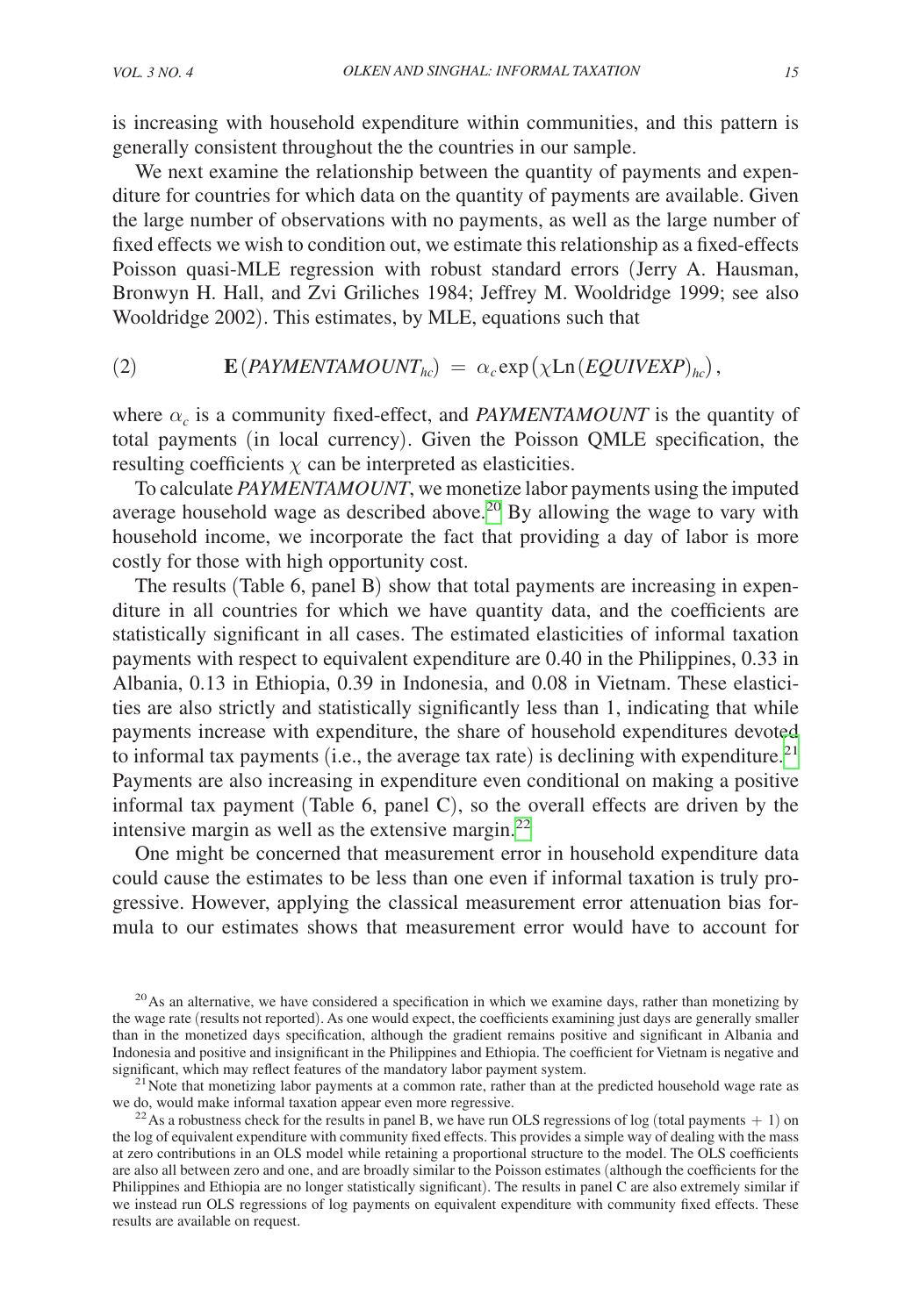|                                                               | Philippines           | Albania               | Ethiopia              | Indonesia             | Vietnam                |  |  |  |
|---------------------------------------------------------------|-----------------------|-----------------------|-----------------------|-----------------------|------------------------|--|--|--|
| Panel A. Informal taxes, with community fixed effects         |                       |                       |                       |                       |                        |  |  |  |
| Total payments                                                | $0.395*$<br>(0.213)   | $0.334***$<br>(0.053) | $0.127***$<br>(0.054) | $0.387***$<br>(0.041) | $0.080***$<br>(0.025)  |  |  |  |
| <b>Observations</b>                                           | 2,143                 | 1,784                 | 1,062                 | 10,840                | 26,899                 |  |  |  |
| Panel B. Direct formal taxes, with community fixed effects    |                       |                       |                       |                       |                        |  |  |  |
| Total payments                                                | $1.526***$<br>(0.198) | $1.433***$<br>(0.083) | $0.418***$<br>(0.134) | $1.372***$<br>(0.075) | $0.691***$<br>(0.114)  |  |  |  |
| <b>Observations</b>                                           | 2,073                 | 3,358                 | 1,197                 | 11,591                | 20,407                 |  |  |  |
| Panel C. Informal taxes, without community fixed effects      |                       |                       |                       |                       |                        |  |  |  |
| Total payments                                                | $0.323*$<br>(0.170)   | $0.384***$<br>(0.049) | 0.119<br>(0.112)      | $0.438***$<br>(0.035) | $-0.156***$<br>(0.049) |  |  |  |
| <b>Observations</b>                                           | 2,200                 | 2,923                 | 1.062                 | 11,015                | 28,858                 |  |  |  |
| Panel D. Direct formal taxes, without community fixed effects |                       |                       |                       |                       |                        |  |  |  |
| Total payments                                                | 1.483***<br>(0.211)   | $1.421***$<br>(0.056) | $0.587**$<br>(0.257)  | 1.467***<br>(0.135)   | $0.998***$<br>(0.067)  |  |  |  |
| Observations                                                  | 2,259                 | 3,838                 | 1,197                 | 11,674                | 29,422                 |  |  |  |

Table 7—Formal Taxes versus Household Expenditure: Quantities  $(H_0 : \chi = 0)$ 

*Notes:* Each cell reports the estimates from a separate regression, with robust standard errors clustered at the village level in parentheses. All results are from conditional Poisson QMLE models, where the dependent variable is given in the table, the independent variable is log household expenditure per equivalent adult, and (in panels A and B) the conditioning variable is the village. Significance is reported relative to the null hypothesis  $\chi = 0$ .

*\*\*\**Significant at the 1 percent level.

*\*\**Significant at the 5 percent level.

 *\**Significant at the 10 percent level.

more than 60 percent of the total variation in observed household expenditures in all countries in order for this to be the case. Moreover, as we show below, we estimate that formal taxes are indeed progressive (with an elasticity  $> 1$ ). Measurement error, if present, also should not affect our overall conclusions about the relative progressivity of informal and formal taxation, discussed in the next subsection.

Together, the results tell a consistent story: within communities, the wealthy pay more in informal taxes than the poor on an absolute level, though they pay less as a share of their total resources.

*Comparing Formal and Informal Taxation*.—We next compare informal taxes to formal direct and indirect tax payments by households. The results are presented in Table 7. For comparison purposes, panel A shows the relationship between informal taxes and equivalent household expenditures with community fixed effects and panel B repeats the same regressions for direct formal taxes.

The results in Table 7 show that in all countries we examine, the estimated elasticities of formal taxes with respect to household expenditure are greater than the estimated elasticities for informal taxes. For example, the elasticity of formal direct taxes with respect to household consumption is 1.526 in the Philippines, 1.433 in Albania, and 1.372 in Indonesia, so that formal direct taxes are progressive in these countries. By comparison, the analogous elasticity for informal taxes is 0.395 in the Philippines, 0.334 in Albania, and 0.387 in Indonesia, so informal taxes are on average regressive. Note that we use the terms progressive and regressive in reference to the distributional implications of the tax schedules. If informal and formal taxation fund different types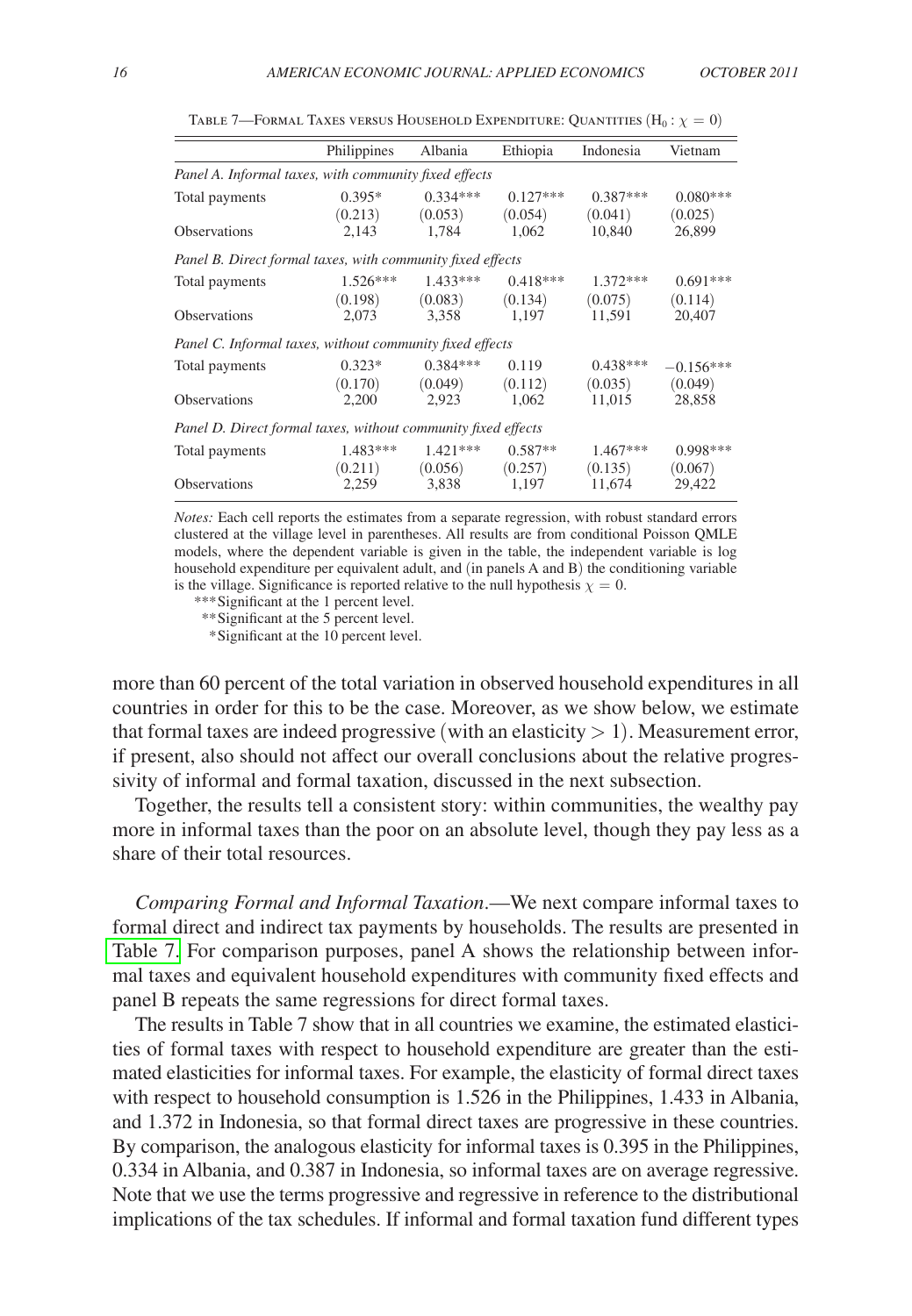<span id="page-16-0"></span>of public goods, the distributional consequences of the full tax and expenditure system could differ. However, the difference in progressivity on the revenue side is substantial.

The same overall conclusions hold if we examine income gradients without community fixed effects (Table 7, panels C and D). The gradients on informal tax payments are between 0 and 1 (with the exception of Vietnam), and the gradients on formal direct tax payments are greater than 1 (with the exceptions of Ethiopia and Vietnam). For all countries, formal direct tax payments are more progressive than informal tax payments.

[Figure 1](#page-17-0) illustrates these differences graphically, plotting informal taxes, direct formal taxes and total formal taxes (i.e., direct  $+$  indirect), all expressed as percentages of total household expenditure. In this graph, a proportional relationship (equivalent to a coefficient of 1 in the table) would correspond to a horizontal line, so a positive slope indicates progressivity (coefficient  $> 1$  in the table) and a negative slope indicate regressivity (coefficient  $< 1$  in the table). For each country, we plot the results of a non-parametric Fan regression (Jianqing Fan 1992) of each variable against log equivalent household expenditure. These regressions do not include community fixed effects, so they are most comparable to panels C and D of Table 7. The solid lines in Figure 1 show informal taxes, the dashed lines show direct formal taxes, and the dotted lines show total formal taxes. For comparison, we also plot a histogram of log equivalent household expenditure. To keep the graphs readable, we have excluded the bottom 0.5 percent and top 0.5 percent of the household expenditure distribution. The most striking fact about these graphs is that the formal tax system is progressive in most countries whereas the informal tax system is regressive. Including informal taxation therefore makes the total tax burden look more regressive than previously thought, both looking within communities and at the national level.

#### C. *Monetary versus In-Kind Payments*

A notable feature of informal taxation is that payments are often made in labor rather than money (Table 3). To better understand this phenomenon, it is useful to understand in more detail which types of households pay in labor versus money.

To do so, we re-estimate equations (1) and (2) separately for each type of payment, focusing on the countries for which we have data on both monetary and inkind labor payments. In the quantity analysis, to be consistent with the previous tables, we continue to value labor payments at the household's predicted average wage rate. Using days instead of monetized labor payments generally makes the reported estimates for labor smaller and accentuates the difference between labor and money more than shown in the tables here.

The results for the participation margin—does the household pay any labor or any money—are presented in panel A o[f Table 8,](#page-18-0) and the results on the quantity paid are presented in panel B of Table 8. The results in both panels show a very clear pattern: for almost all countries in the sample, monetary payments increase more quickly with overall household expenditure than in-kind labor payments. This is true both on the participation margin and, for the two countries where we have quantity data, on the quantity margin as well. For example, looking within communities in Indonesia, the elasticity of labor payments with respect to household expenditure is 0.26, but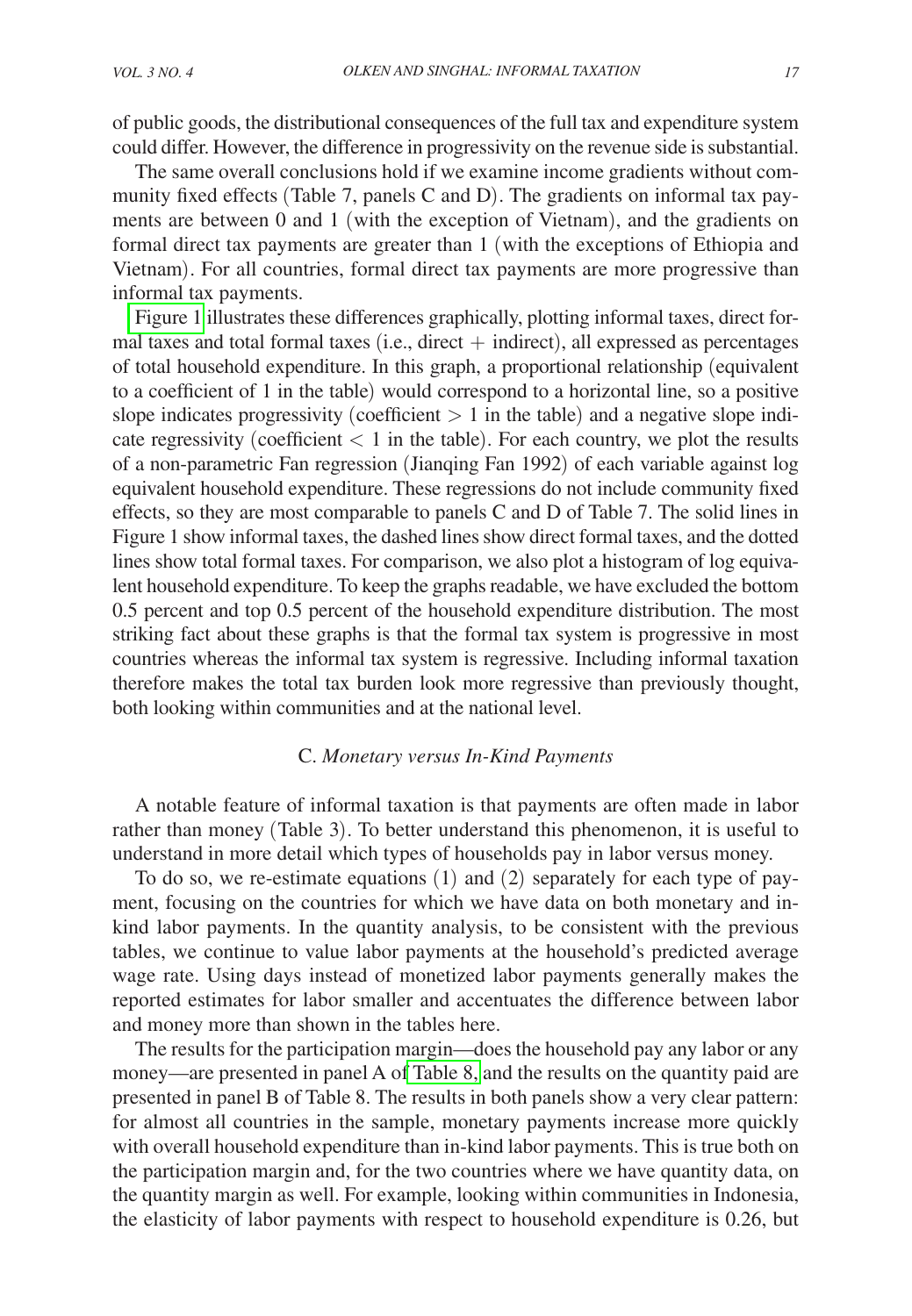<span id="page-17-0"></span>

Figure 1. Comparison of Formal and Informal Taxes as a Share of Expenditure (*without community fixed effects*)

*Notes:* Tax variables are plotted as non-parametric Fan regressions of each variable against log equivalent household expenditure. The y-axis shows tax payments *as a share of expenditure*; a negative line therefore corresponds to regressivity. These regressions do *not* include community fixed effects. For comparison, we also plot a histogram of log equivalent household expenditure. To keep the graphs readable, we exclude the bottom 0.5 percent and top 0.5 percent of the household expenditure distribution.

the elasticity of monetary payments with respect to household expenditure is 1.45 (see panel B of Table 8). This implies that monetary contributions are particularly concentrated at higher income levels.

## D. *Implications*

These stylized facts have several implications for public finance in developing countries. First, a substantial share of households in many developing countries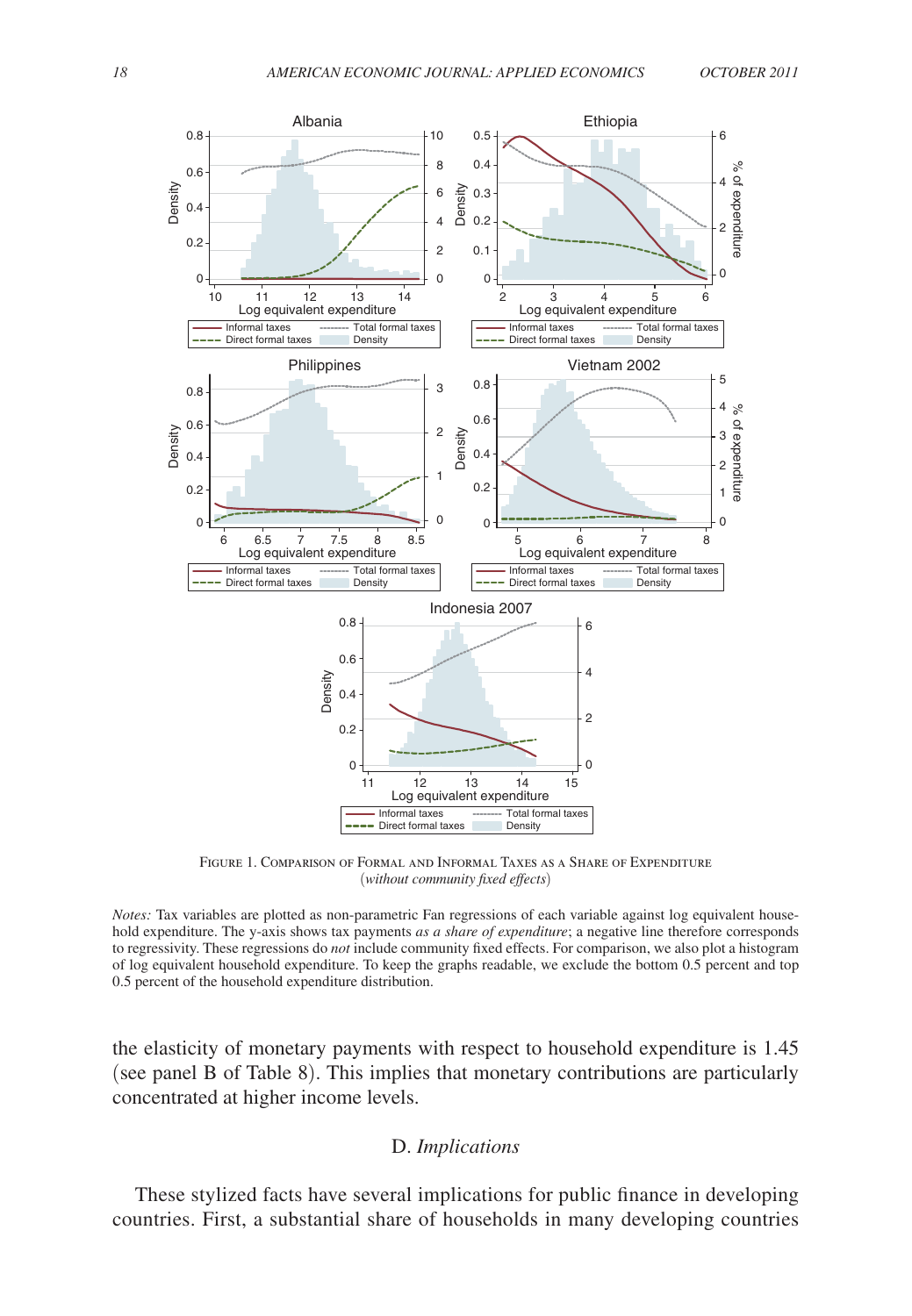<span id="page-18-0"></span>

|                                      | Indonesia                       | Panama                         | Vietnam                         | Nicaragua                 | Zambia                         |
|--------------------------------------|---------------------------------|--------------------------------|---------------------------------|---------------------------|--------------------------------|
| Panel A. Participation margin        |                                 |                                |                                 |                           |                                |
| Labor payment                        | $0.210***$<br>(0.060)           | $0.206**$<br>(0.080)           | $-0.074$<br>(0.066)             | $-0.071$<br>(0.096)       | $0.097***$<br>(0.035)          |
| <b>Observations</b><br>Money payment | 6.433<br>$0.705***$<br>(0.055)  | 5.782<br>$0.682***$<br>(0.068) | 14.753<br>$0.538***$<br>(0.047) | 2.225<br>0.003<br>(0.121) | 8.902<br>$0.128***$<br>(0.049) |
| <b>Observations</b>                  | 7.313                           | 5.716                          | 23,780                          | 1.405                     | 6.701                          |
| Panel B. Quantities                  |                                 |                                |                                 |                           |                                |
| Labor payment                        | $0.260***$<br>(0.039)           |                                | $-0.018$<br>(0.036)             |                           |                                |
| <b>Observations</b><br>Money payment | 10.840<br>$1.446***$<br>(0.208) |                                | 15,826<br>$0.220***$<br>(0.026) |                           |                                |
| <b>Observations</b>                  | 7,632                           |                                | 25,429                          |                           |                                |

TABLE 8—LABOR AND MONEY PAYMENTS  $(H_0 : \chi = 0)$ 

*Notes:* See Notes to Table 6. All specifications include community fixed effects. Significance is reported relative to the null hypothesis  $\chi = 0$ .

*\*\*\**Significant at the 1 percent level.

*\*\**Significant at the 5 percent level.

 *\**Significant at the 10 percent level.

participate in these mechanisms. The results from Indonesia suggest that informal taxation can, at least in some cases, be the largest source of revenue for local communities and may be a non-trivial component of national spending on public capital improvements. Failing to take informal taxation into account will lead to underestimates of the tax burden faced by households, the size of the public sector, and the level of decentralization. Second, informal taxation is redistributive but regressive, and this pattern is observed in all of our sample countries. Formal taxes appear to be more progressive than informal taxes, so estimates of formal taxes alone may result in overestimates of the overall progressivity of the tax system. Finally, a notable feature of informal taxation is that in-kind labor payments are an important source of finance and are made even by households with relatively high household expenditure.

These findings also raise a number of questions. Why would communities choose such mechanisms of finance, and why do they tend to be concentrated in developing countries and poor and rural areas? What determines the distribution of payments across individuals within a community, and why do wealthier households pay more than poorer households? Why are in-kind payments so prevalent in informal tax systems when they are rarely seen as part of modern formal tax systems? In the next section, we discuss several possible explanations for the patterns observed in the data.

#### **IV. Explaining the Stylized Facts**

There are a number of (non-mutually exclusive) possible explanations for the observed stylized facts. This section outlines four potential such explanations: informal taxes as a response to explicit legal constraints on formal taxes, informal taxes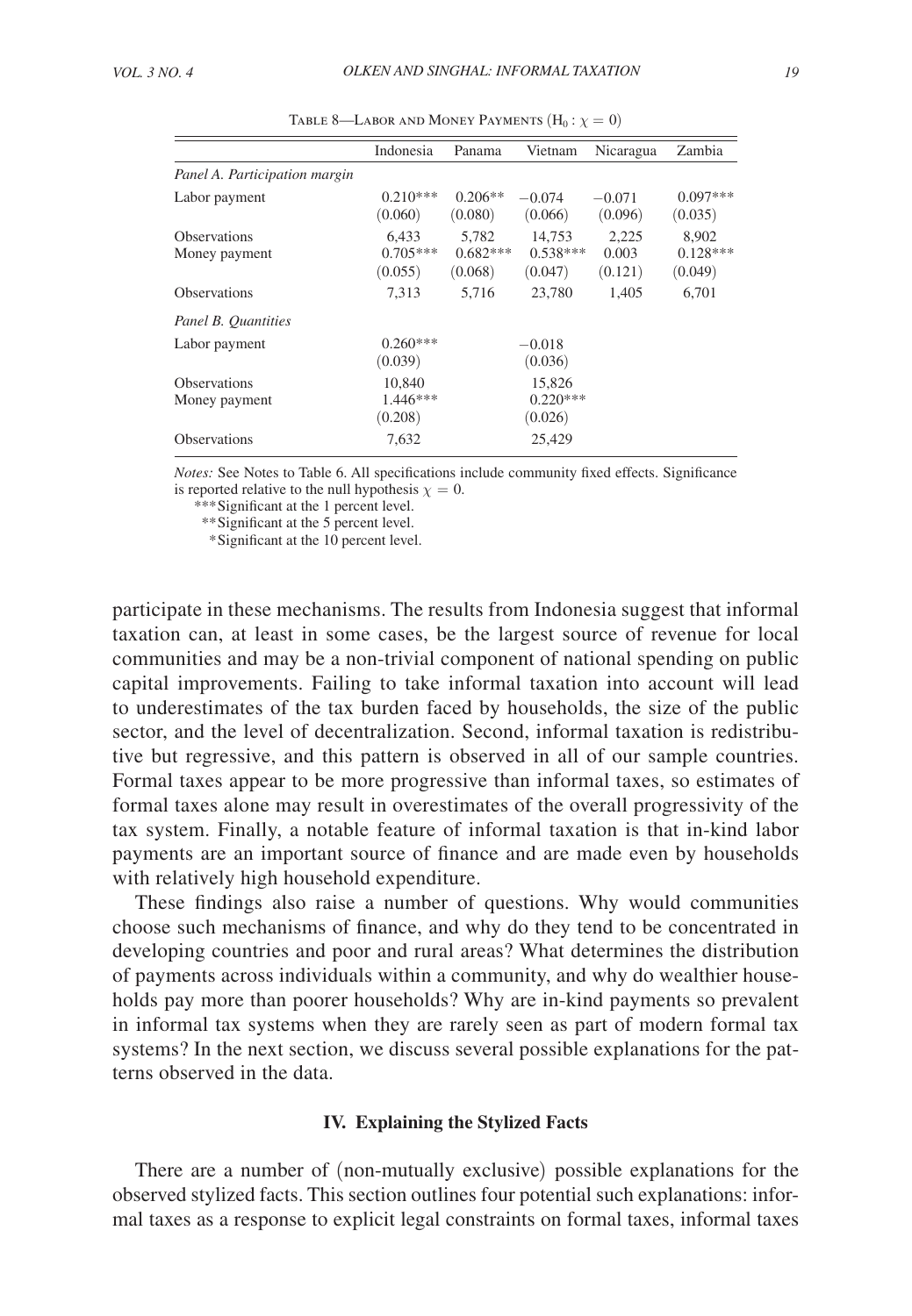<span id="page-19-0"></span>as an optimal response to information and enforcement problems, informal taxes as user fees, and informal taxes as altruistic voluntary contributions.

### A. *Informal Taxation as a Response to Legal Constraints on Formal Taxes*

A first possibility is that informal taxation is simply a response to constraints on the ability of local governments to raise formal taxes to meet their demand for local public goods. Local governments may be legally prohibited by the center from levying certain types of taxes, or capacity problems may prevent them from being able to set up effective systems of formal taxation. If their demand for public goods exceeds intergovernmental transfers, informal taxation may be the only mechanism through which additional public goods can be financed.

This story is consistent with observed instances of informal taxation in the United States, which appear to arise when there are explicit constraints on local ability to raise revenue. When Vermont's school finance redistribution law made financing schools through higher local taxes more expensive, for example, some communities responded by explicitly pressuring households and businesses to make "voluntary" contributions to schools.<sup>23</sup> School fund leaders in Manchester, Vermont, for example, published lists of compliers and encouraged residents to call or visit non-contributer neighbors.[24](#page-19-2) Residents described a variety of sanctions levied on non-contributers, ranging from specific punishments ("if there is a restaurant that didn't pay, I know that I'm not going to eat there") to more intangible social sanctions ("it's hard to look at those people in the same way"). Similar extragovernmental mechanisms were observed in California when Proposition 13 limited local property taxes (Eric Brunner and Jon Sonstelie 2003). Labor and money contributions to fire departments, libraries, and recreational services have also been shown to increase in response to fiscal limitations (e.g., James M. Ferris 1984; Douglas C. Bice and William H. Hoyt 2000).

While limits on formal taxes may be important, further explanation is required to explain how informal taxation is sustained or to make predictions about the distribution or form of informal taxation. The remaining explanations suggest these types of testable implications, and help understand not just how informal taxation occurs when it is the only choice, but also suggest when it might be optimal even if formal taxes are feasible.

## B. *Informal Taxation as an Optimal Response to Information and Enforcement Constraints*

A second possibility is that informal taxation could in fact arise as the solution to a constrained optimal tax problem. In this framework, outlined in detail in online Appendix B, local governments wish to finance public goods in a social welfare

<span id="page-19-1"></span><sup>23</sup>Winerip, Michael. "On Education; Giving Green or Turning Red." *The New York Times*, February 26, 2003. http://www.nytimes.com/2003/02/26/nyregion/on-education-giving-green-or-turning-red.html. 24Tomsho, Robert. "Fund-Raising Drive for Schools Leaves Vermont Town Disunited." *Wall Street Journal*,

<span id="page-19-2"></span>February 6, 2001. http://online.wsj.com/article/SB981415618347518787.html.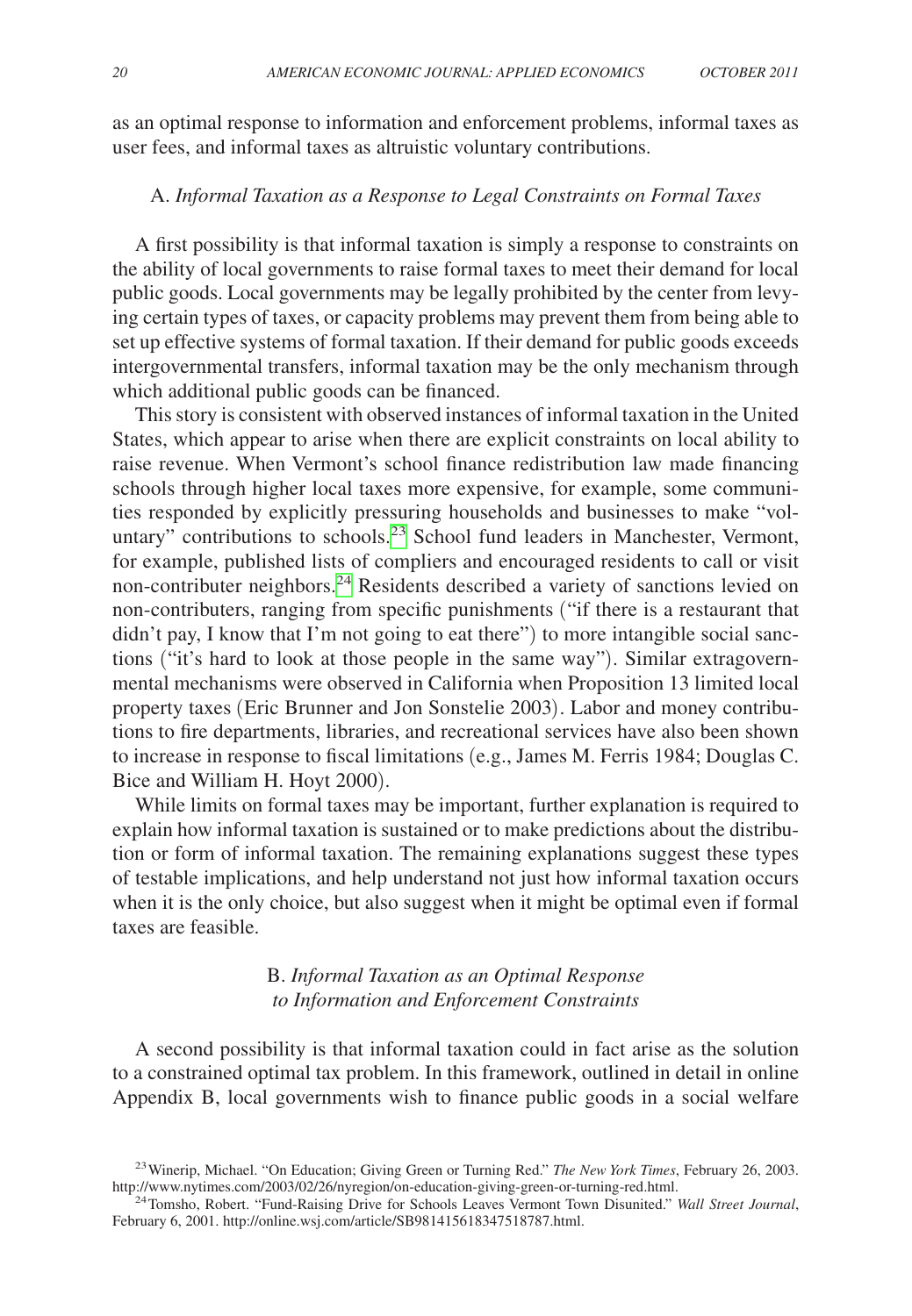maximizing way and are making a choice between formal and informal taxation. Communities face an enforcement constraint (punishments for non-compliance may be limited) and a hidden income constraint (high ability types can pretend to be low ability types). We model formal and informal taxation as having different constraint parameters, arising from differences in their tax technologies. In the informal system, enforcement happens through social sanctions rather than through courts. This means that the informal tax system can use information that is observable but not legally verifiable, so informal taxation mechanisms effectively have better information on earnings ability than the formal tax system. On the other hand, by foregoing formal legal proceedings, the informal system must use less severe punishments—i.e., social sanctions instead of jail time—which limits the progressivity of the informal taxation system. The choice between formal and informal taxes therefore represents a trade-off between enforcement and information.

As we show formally in online Appendix B, informal taxes are likely to be preferred to formal taxes if evasion costs are low or if the community can effectively levy social sanctions. The prevalence of informal taxation throughout our sample of developing countries, particularly in rural areas, is consistent with the existing evidence that informal insurance and credit markets may function more effectively in rural areas, where information is better and villagers are better able to levy informal sanctions for default (Timothy Besley and Stephen Coate 1995; Townsend 1995; Abhijit Banerjee and Andrew Newman 1998; Maitreesh Ghatak 1999) and with existing evidence that local communities have more information about actual income levels than the central government (Harold Alderman 2002; Vivi Alatas et al. 2010). The ability to verify income legally may also be more difficult in developing countries, since many individuals work in or can easily shift into the informal sector. Unsurprisingly, informal taxation mechanisms are not generally observed in developed countries, where it is harder to hide income and where social sanctions may be less effective.

This framework rationalizes the observed positive participation and payment gradients: depending on the distribution of abilities, it may be optimal for the lowest ability types not to participate, and payments should increase with earnings ability. The framework also reconciles the use of in-kind labor payments. In the presence of asymmetric information, labor payments can be used as a screening device, since unobservably high ability types face a higher cost of in-kind labor payments relative to monetary payments.<sup>25</sup> While use of labor as a screening device has been considered in the design of income maintenance programs (e.g., Besley and Coate 1992), it has not, to the best of our knowledge, been considered in the context of raising revenue. While it may be optimal for individuals to make payments in labor even if their opportunity cost of time exceeds their marginal value on the project, the

<span id="page-20-0"></span> $^{25}$  In theory, the screening benefits of using labor taxes extends to formal tax systems as well. However, monitoring in-kind payments may be challenging. If the ability to monitor labor payments informally is greater than the ability to monitor formally (up to the standard of evidence required by the legal system), we would expect labor tax payments to be more common in informal tax systems than in formal tax systems. The model in online Appendix B introduces a shirking constraint (those supposed to be working on public projects can shirk) to formalize this intuition.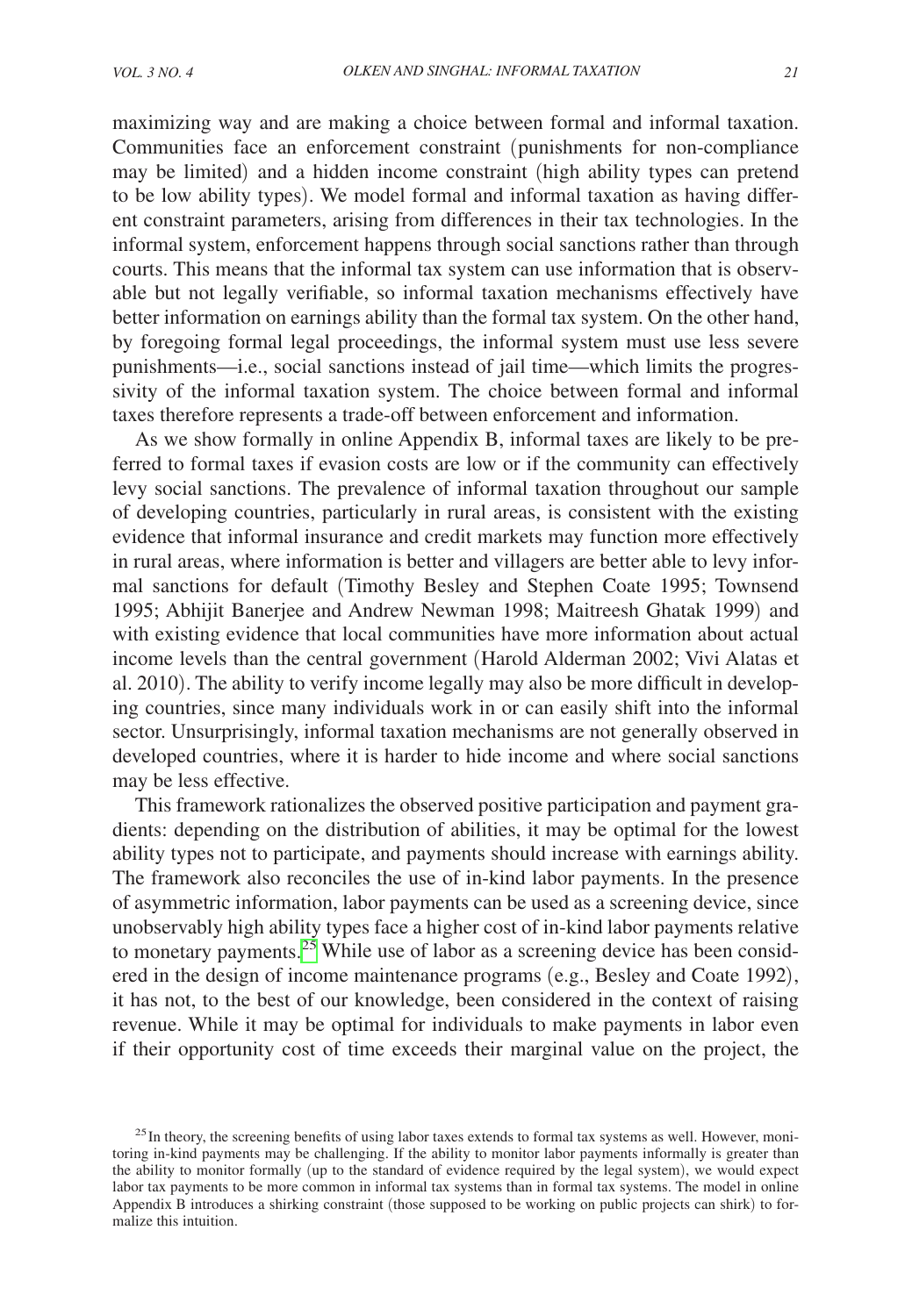<span id="page-21-0"></span>highest ability type will always pay in money: the equivalent of the "no distortion at the top" result from the optimal tax literature (James A. Mirrlees 1971).

This story implies that communities may choose to make use of informal taxation as a financing mechanism either when there are exogenous constraints on formal taxation, or when formal taxation is possible, but the information advantages of informal taxation allow a system that is more progressive than would be possible under formal taxation.

## C. *Informal Taxation as User Fees*

A third hypothesis is that these payments represent pre-paid user fees or benefits taxes. A pure user fee model would not necessarily generate a positive correlation between household expenditure and payments unless demand for the goods was correlated with household income. If payments represent benefits taxes, then it is possible that payments could be correlated with income; under Lindahl pricing, for example, each household should pay for the public good according to their marginal benefit (in utility terms).

To examine these hypotheses, we look at whether households are more likely to pay for goods from which they benefit and whether this could explain the observed positive participation gradient of informal tax payments. We focus on the two types of goods for which we can clearly separate users from non-users: we examine whether households who have their own private well are less likely to contribute to water projects, and whether those with school-age children are more likely to contribute to schools[.26](#page-21-1)

For countries for which we have disaggregated data on project type, we do see some mixed evidence of user fees: in some countries, those who are likely to need public water are more likely to pay for water projects and those with children are more likely to pay for schools ([Table 9](#page-22-0)).<sup>[27](#page-21-2)</sup> However, with the exception of Zambia, we do not observe a positive expenditure gradient on participation for schools or water projects. This is true even in regressions where we do not control for having children or not having access to private water (unreported). This suggests that while these goods may be financed partially through user fees, these goods are not explaining the overall positive correlation we found above between participation rates and household expenditure. The evidence also does not support a Lindahl pricing mechanism for water and schools, unless demand for these goods is inversely correlated with income, which seems unlikely.

<span id="page-21-1"></span><sup>&</sup>lt;sup>26</sup>Note that the within-community sample sizes are not large enough for us to construct meaningful overlapping samples. Therefore, the results for project type should be interpreted as illustrating the distribution of payments for the sample of communities for which the share of households making payments to that project type are strictly between zero and one.<br><sup>27</sup>It is difficult to interpret the coefficient on children in the household since we also include equivalent scale

<span id="page-21-2"></span>expenditure. We use this specification because we are primarily interested in the difference in the relationship between payment and having children in the household across the school and water regressions rather in the level of the coefficient.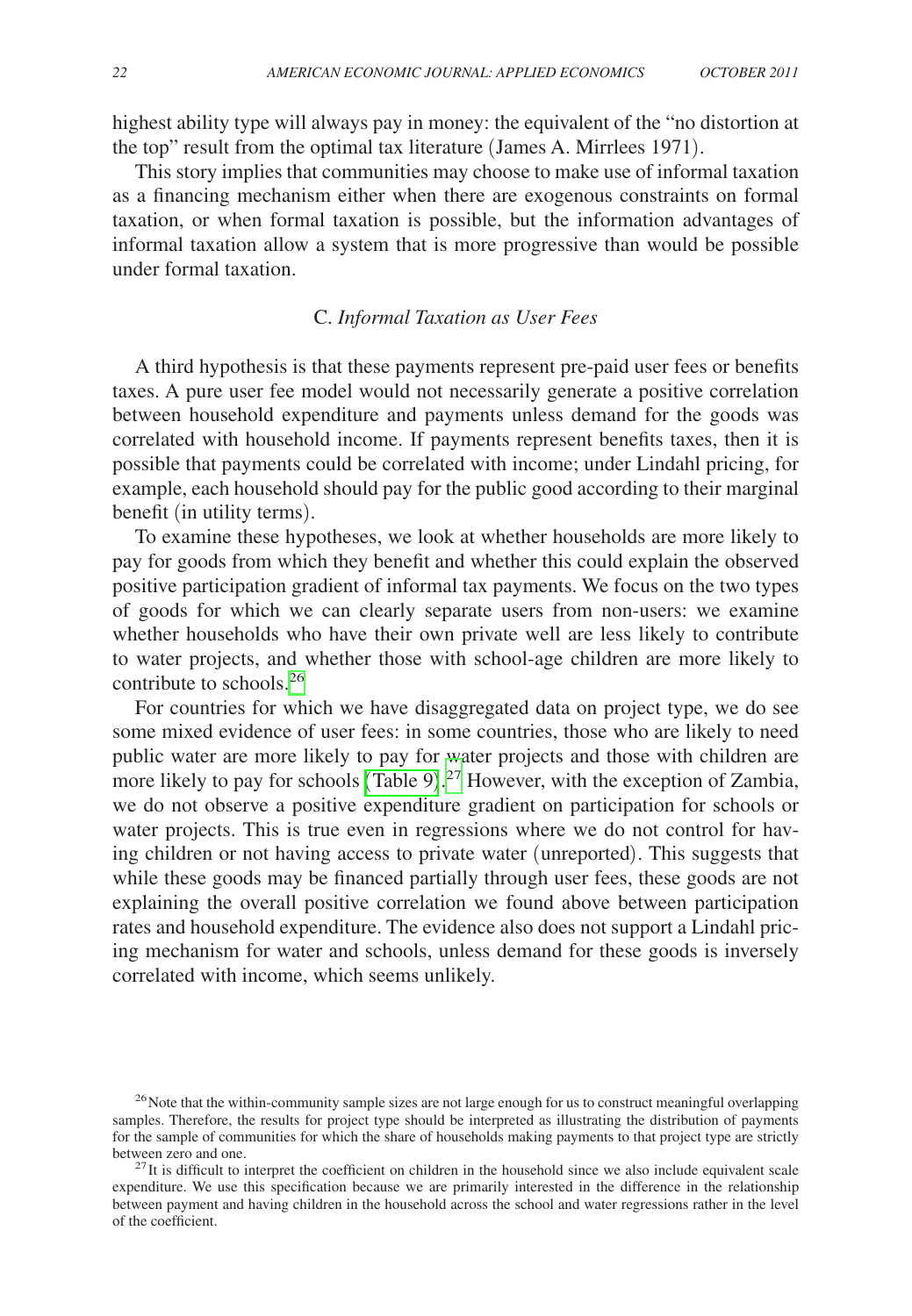<span id="page-22-0"></span>

|                                         | Indonesia            | Nicaragua             | Nigeria           | Panama                | Zambia                | Philippines         |
|-----------------------------------------|----------------------|-----------------------|-------------------|-----------------------|-----------------------|---------------------|
| Panel A. School contributions           |                      |                       |                   |                       |                       |                     |
| Children in the HH                      | $0.477**$<br>(0.199) | $0.617***$<br>(0.173) | 0.172<br>(0.113)  | $2.106***$<br>(0.228) | $0.827***$<br>(0.112) | 1.094*<br>(0.626)   |
| No private water                        | $-0.117$<br>(0.345)  | 0.186<br>(0.263)      |                   | $-0.37$<br>(0.359)    | $0.464*$<br>(0.248)   | $-0.204$<br>(0.538) |
| Log expenditure per<br>equivalent adult | 0.348<br>(0.232)     | $-0.09$<br>(0.122)    | 0.0246<br>(0.098) | $-0.204**$<br>(0.102) | $0.130***$<br>(0.049) | 0.362<br>(0.362)    |
| <b>Observations</b>                     | 1.308                | 1.743                 | 2.860             | 4.767                 | 8.389                 | 384                 |
| Panel B. Water contributions            |                      |                       |                   |                       |                       |                     |
| Children in the HH                      | $0.319**$<br>(0.150) | 0.436<br>(0.393)      |                   | $0.365***$<br>(0.112) | 0.183<br>(0.167)      | $-1.077$<br>(1.145) |
| No private water                        | 0.122<br>(0.237)     | 3.382 ***<br>(0.484)  |                   | $1.190*$<br>(0.623)   | $1.438***$<br>(0.375) | $-0.653$<br>(1.032) |
| Log expenditure per<br>equivalent adult | 0.227<br>(0.167)     | $-0.167$<br>(0.258)   |                   | 0.048<br>(0.135)      | 0.132<br>(0.089)      | $-0.191$<br>(2.030) |
| <b>Observations</b>                     | 1,398                | 1,076                 |                   | 3,282                 | 4,096                 | 102                 |

Table 9—User Fees

*Notes:* Each column reports results from conditional logit regressions, as in panel A of Table 6, except the dependent variable is restricted to participation in payments for schools (panel A) or participation in payments for water systems (panel B). Each column includes a dummy variable for missing water source. Households were defined as beneficiaries of public water if their listed primary source of drinking water was publicly provided, man-made, and more complex than a simple dug well. Natural sources (river, spring, rain, etc.), public or private dug wells, and other private water sources (piped water, tube wells, etc.) are not counted. Sources such as shared tube/piped wells and community water systems (publicly provided piped water, etc.) are included. Households were defined as beneficiaries of schools if they had at least one member of school age (defined as between ages 4 and 14 years). \*\*\* Significant at the 1 percent level.

\*\* Significant at the 5 percent level.

\*Significant at the 10 percent level.

## D. *Informal Taxation as Altruistic Voluntary Contributions*

Finally, it is possible that these payments are more akin to voluntary charitable contributions than taxes. The range of models of charitable contributions is vast, but it is difficult to reconcile the evidence with a charitable contributions story alone. For example, many of the studies discussed in Section I specifically describe the punishments that are imposed on those who do not meet their expected obligations, suggesting that payments are unlikely to be motivated solely by altruism or warm glow preferences (e.g., James Andreoni 1990).

To investigate more systematically the process through which informal tax payments are determined and enforced, we asked both households and village heads in the Indonesia survey to describe who makes decisions regarding household payments and what the consequences are for households who do not participate. The first question we asked was who makes decisions about which households participate in such mechanisms ([Table 10](#page-23-0)). Although respondents were allowed to give multiple responses, only 8 percent of individual respondents and village heads reported that households make these decisions for themselves; 81 percent of households report that decisions are made by neighborhood, hamlet, or village heads. We observe a similar pattern when respondents are asked who makes decisions about how much each household is expected to pay: only 20 percent of households and 15 percent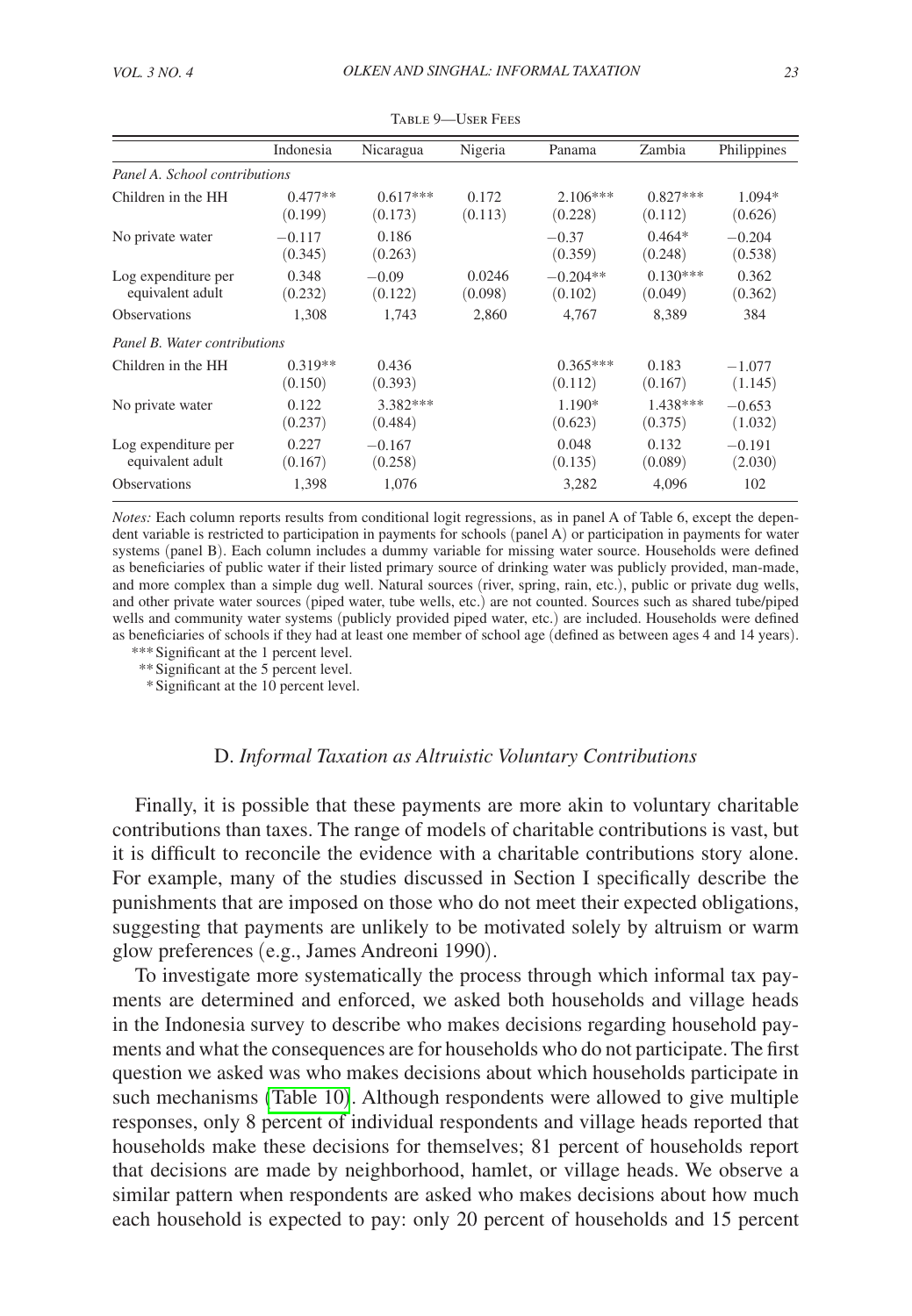<span id="page-23-0"></span>

|                                                                            | Respondent |              |  |  |  |
|----------------------------------------------------------------------------|------------|--------------|--|--|--|
|                                                                            | Individual | Village head |  |  |  |
| 1. Who makes decisions about which households participate?                 |            |              |  |  |  |
| Village/hamlet/neighborhood head                                           | 81.3       | 79.5         |  |  |  |
| Village/hamlet/neighborhood meeting                                        | 38.5       | 54.8         |  |  |  |
| Each household decides for themselves                                      | 8.2        | 8.2          |  |  |  |
| 2. Who determines how much is expected from each household?                |            |              |  |  |  |
| Village/hamlet/neighborhood head                                           | 63.4       | 56.8         |  |  |  |
| Village/hamlet/neighborhood meeting                                        | 40.7       | 61.2         |  |  |  |
| Each household decides for themselves                                      | 20.9       | 15.0         |  |  |  |
| 3. What is the sanction imposed on a household if they do not participate? |            |              |  |  |  |
| Replace at another time                                                    | 10.5       | 12.9         |  |  |  |
| Give materials/food                                                        | 11.1       | 20.0         |  |  |  |
| Replace with other person                                                  | 5.2        | 9.3          |  |  |  |
| Pay another person to replace you                                          | 2.0        | 5.9          |  |  |  |
| Pay a fine                                                                 | 16.9       | 21.6         |  |  |  |
| Not allowed to use result of activity                                      | 0.1        | 0.6          |  |  |  |
| Excluded from local activities                                             | 0.5        | 0.6          |  |  |  |
| No specified sanction                                                      | 63.0       | 54.5         |  |  |  |
| 4. If applicable, who determines this sanction?                            |            |              |  |  |  |
| Village/hamlet/neighborhood head                                           | 47.2       | 36.7         |  |  |  |
| Village/hamlet/neighborhood meeting                                        | 47.8       | 61.6         |  |  |  |
| Each household decides for themselves                                      | 22.0       | 20.8         |  |  |  |

Table 10—Decisions about Informal Tax Payments

*Notes:* All data comes from Indonesia. Multiple responses were allowed for each question. The full set of choices given for questions 1, 2, and 4 were: village head, hamlet head, neighborhood head, village meeting, hamlet meeting, neighborhood meeting, each household decides for themselves, religious leaders, other informal leaders, and other. For question 4, the choice of no sanction/not applicable was also given. The full set of choices given for question 3 was: replace at another time, give materials/food, replace with another person, pay another person to replace you, pay a fine, not allowed to use result of activity, excluded from local activities, other, and no official sanction.

of village heads report that households make these decisions for themselves. These consistent responses from individual households and from village heads suggest that these payments are not decided unilaterally by households, but are rather part of a system determined at the community level.

We then ask respondents about the consequences for not making the determined level of payment. A substantial number of respondents indicated that they would be expected to make up the contribution in another way, either by payment at a different time or in a different form. Most strikingly, 17 percent of individual respondents and 22 percent of village heads indicated that non-participating households would be expected to pay a fine. Interestingly, we find that the probability that a household reports a sanction for failure to pay is significantly higher for wealthier households; this could be consistent with poorer households not reporting sanctions because they are not expected to make payments (results not reported in the table). Conditional on some type of sanction being levied, 47 percent of households stated that the sanction was determined by either the village head or at a village meeting. Charitable contributions motives may be part of what is driving observed payments, but the facts that payment schedules are set by the leader or group, not by the individual, and that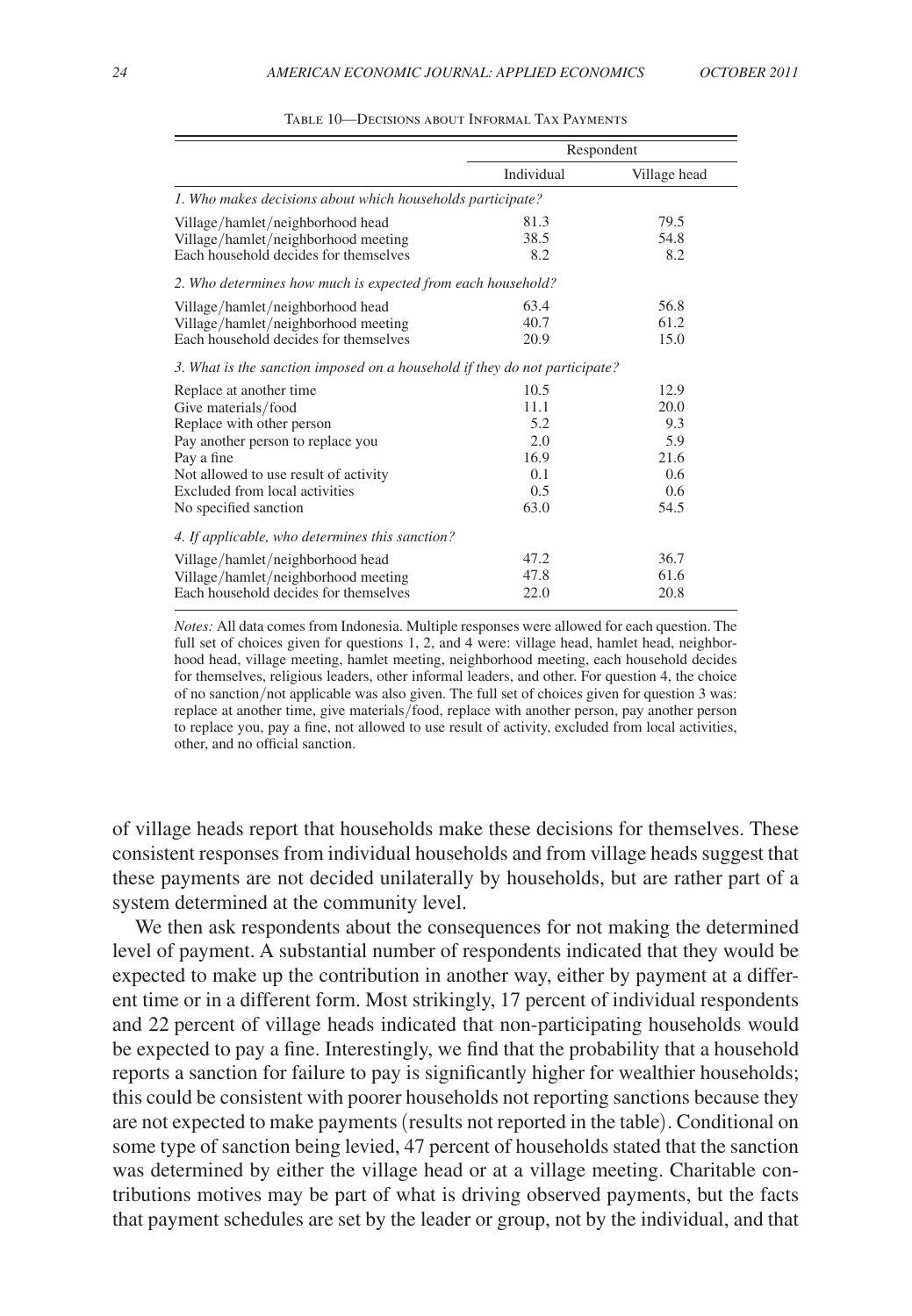<span id="page-24-0"></span>there are consequences imposed for non-payment suggest that there are other forces at play as well.

Note that use of labor payments is not directly predicted by any of the above stories, with the exception of the optimal constrained tax story discussed in Section IVB in which labor payments serve as a screening device. The use of labor payments could also be a response to other types of market failures. If local governments are corrupt, residents may prefer to make payments toward public projects in a form that cannot be expropriated. Another possibility is failures in the labor market, arising from incomplete markets or asymmetric information. If there is excess supply of labor, the opportunity cost of supplying labor may be very low. Local residents may also be more productive than outside hired workers, either because they have better information about how best to implement the project in the local context or because they have less incentive to engage in moral hazard.

Another important point to note when comparing informal tax mechanisms and formal taxation is that the two types of systems may fund different types of public goods. Under the optimal tax model, production may be limited by the ability of community residents since much of the financing is in the form of in-kind labor. In addition, the requirement that communities impose social sanctions may mean that production is limited to goods for which activities are visible, such as construction of public infrastructure. Alternatively, under the user fee model, these mechanisms are only sustainable for goods that are excludable or for which use can be monitored and fees enforced, and under a "warm glow" voluntary contributions model, the choice of public goods may depend heavily on the preferences of those who are motivated to make such contributions.

#### **V. Conclusion**

Informal taxation systems appear to play an important role in local public finance in developing countries. We present some of the first systematic, cross-country evidence on the prevalence, magnitude, distributional implications, and forms of informal taxation. We find that informal taxation is prevalent, with 20 percent or more of households participating in informal taxation schemes in all but one surveyed country, and more than 50 percent of households participating in several countries. Informal taxes exceed formal direct tax payments by most households and can form a substantial share of households' total tax burdens. In Indonesia, where we can compare informal taxes to local budgets, we find that informal taxation represents the largest source of public finance under local control and comprises a non-trivial share of all capital expenditures. In all of our sample countries, in-kind payments in the form of labor appear to be an important component of these financing systems, and informal taxation is redistributive but regressive.

Why do these systems arise, and why are they more common in developing countries? One story is that they are simply a response to local fiscal constraints: local communities are unable to raise formal taxes to fund their preferred level of public goods, and informal taxation is therefore the only financing mechanism available to them. While this constraint may be important, it does not fully explain the informal taxation phenomenon, since it suggests no direct predictions about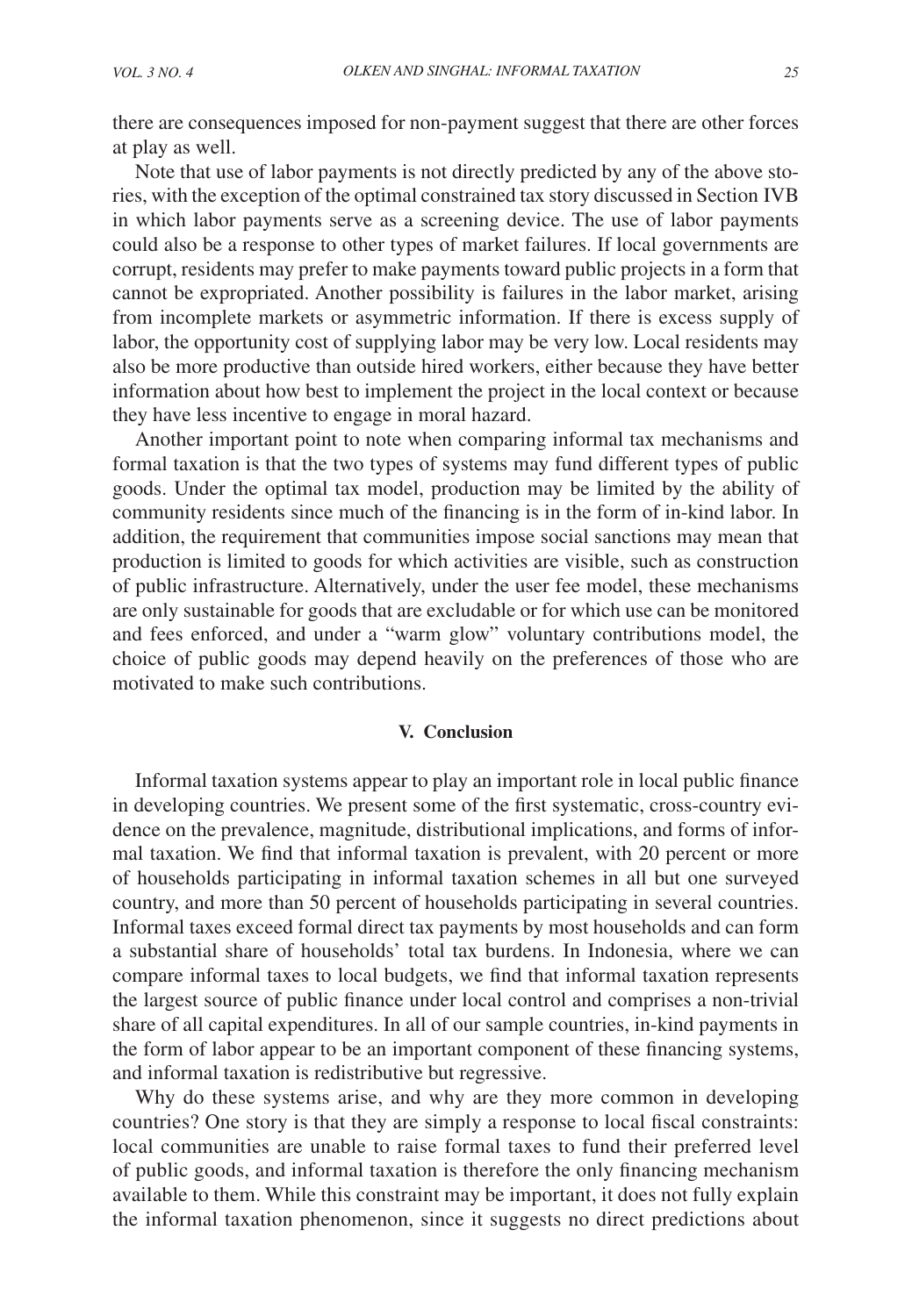the form or distribution of payments. As we have seen, there are in fact systematic patterns that appear to hold across countries. One possibility is that informal taxation reflects the desire of communities to impose more redistributive (socially enforced) tax schedules than are feasible under formal taxation, by taking advantage of local information about income within the community that is observable but not verifiable. Informal taxation may also represent pre-paid user fees, particularly for goods that are excludable. Finally, contributions may be purely voluntary, reflecting "warm glow" in the provision of public goods. In practice, a combination of these forces may be at work.

Regardless of the underlying mechanism(s) at work, our findings have a number of implications for thinking about public finance in developing countries and for development policy. First, a substantial share of households in many developing countries participate in extragovernmental mechanisms for the finance of local public goods. Policies such as the imposition of formal taxes, paid public works programs, and intergovernmental grants may therefore affect households and communities both directly as well as indirectly, through their effects on informal taxation mechanisms. To the best of our knowledge, this type of crowd-out has not traditionally been considered in the analysis of public programs in developing countries.

Second, to the extent that these payments are thought of as a tax, estimates of formal taxes may understate the true tax burden faced by households. In particular, the conventional wisdom that poor households and households in rural areas do not generally pay taxes other than VAT may be misleading. The potential efficiency costs of these taxes have not, to the best of our knowledge, been considered.

Third, failing to take informal taxation into account will lead to underestimates of the size of the public sector and the level of decentralization. In particular, informal taxation can be the dominant source of revenue for local communities and may be a non-trivial component of national spending on public capital improvements in developing countries. While there has been an increasing push toward decentralization in developing countries, such reforms have generally led to greater decentralization of expenditures than of revenue collection (Pranab Bardhan 2002). Since informal taxes are collected at the community level, these findings indicate that a larger share of local public goods is financed locally than the formal budget figures would suggest. In addition, informal taxation generally pays for particular types of goods, so formal tax figures will distort estimates of the mix as well as the level of government expenditures.

Finally, formal taxes appear to be more progressive than informal taxes, so failing to take informal taxation into account will result in overestimates of the overall progressivity of the tax system. The findings also suggest that a marginal expansion of the formal tax system through expansion of the VAT, used to allow communities to reduce informal taxes, could substantially increase the overall progressivity of the tax system. However, it is important to keep in mind that most of these formal taxes are not raised by the local community, and determining the appropriate communityspecific intergovernmental transfers is challenging. This is a primary reason why local public goods in developed countries are often financed through local taxation.

The findings also have important implications for development policy. Many government programs, such as community-driven development programs championed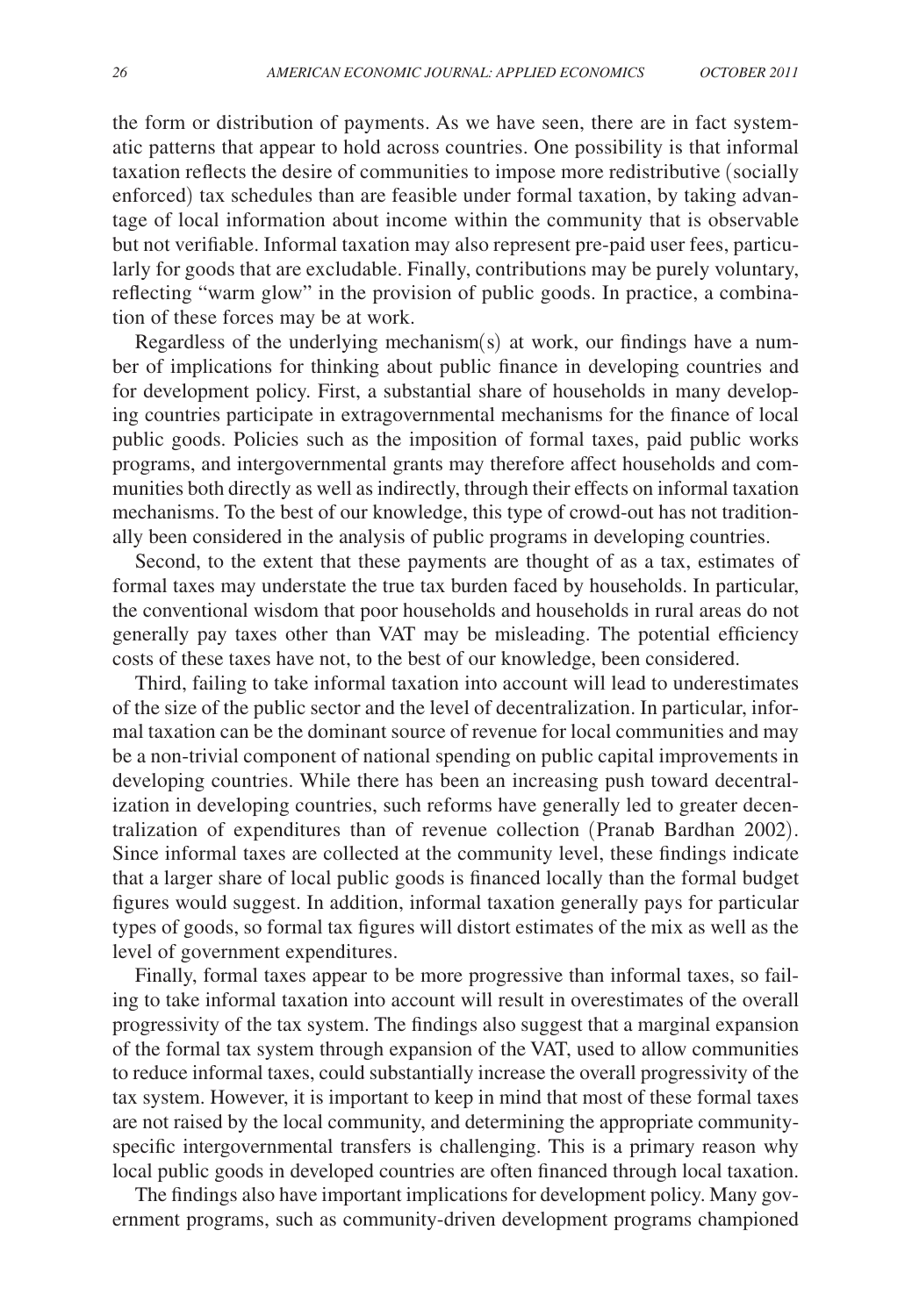<span id="page-26-0"></span>by the World Bank and others, encourage local co-financing of public goods. Given that financing through informal taxation is more regressive than financing through the overall tax system, there would need to be other benefits of local co-financing to make this co-financing optimal. For example, requiring local co-financing might help reveal information about the local willingness to pay for local public goods, or it could improve project sustainability by encouraging ongoing maintenance of local public goods. Alternatively, as discussed above, it is possible that additional central financing of public goods might crowd out these types of locally-financed public goods, altering both the level and type of public goods provided. There could also be other consequences of formal versus informal financing on community institutions and social networks. Understanding how central government policies interact with informal taxation is an important direction for future research.

#### **REFERENCES**

- **Alatas, Vivi, Abhijit Banerjee, Rema Hanna, Benjamin A. Olken, and Julia Tobias. 2010.** "Targeting the Poor: Evidence from a Field Experiment in Indonesia." National Bureau of Economic Research Working Paper 15980.
- **Alderman, Harold.** 2002. "Do Local Officials Know Something We Don't? Decentralization of Targeted Transfers in Albania." *Journal of Public Economics*, 83(3): 375–404.
- **Andreoni, James.** 1990. "Impure Altruism and Donations to Public Goods: A Theory of Warm-Glow Giving?" *Economic Journal*, 100(401): 464–77.
- **Banerjee, Abhijit, and Andrew F. Newman.** 1998. "Information, the Dual Economy, and Development." *Review of Economic Studies*, 65(4): 631–53.
- **Bardhan, Pranab.** 2002. "Decentralization of Governance and Development." *Journal of Economic Perspectives*, 16(4): 185–205.
- **Barkan, Joel D., and Frank Holmquist.** 1989. "Peasant-State Relations and the Social Base of Self-Help in Kenya." *World Politics*, 41(3): 359–80.
- **Barkan, Joel D., Michael L. McNulty, and M. A. O. Ayeni.** 1991. "'Hometown' Voluntary Associations, Local Development, and the Emergence of Civil Society in Western Nigeria." *Journal of Modern African Studies*, 29(3): 457–80.
- **Beard, Victoria A.** 2007. "Household Contributions to Community Development in Indonesia." *World Development*, 35(4): 607–25.
- **Benjamin, Dwayne.** 1992. "Household Composition, Labor Markets, and Labor Demand: Testing for Separation in Agricultural Household Models." *Econometrica*, 60(2): 287–322.
- **Besley, Timothy, and Stephen Coate.** 1992. "Workfare versus Welfare Incentive Arguments for Work Requirements in Poverty-Alleviation Programs." *American Economic Review*, 82(1): 249–61.
- **Besley, Timothy, and Stephen Coate.** 1995. "Group Lending, Repayment Incentives and Social Collateral." *Journal of Development Economics*, 46(1): 1–18.
	- **Bice, Douglas C., and William H. Hoyt.** 2000. "The Impact of Mandates and Tax Limits on Voluntary Contributions to Local Public Services: An Application to Fire-Protection Services." *National Tax Journal*, 53(1): 79–104.
- **Bird, Richard M.** 1990. "Intergovernmental Finance and Local Taxation in Developing Countries: Some Basic Considerations for Reformers." *Public Administration and Development*, 10(3): 277–88.
- **Brunner, Eric, and Jon Sonstelie.** 2003. "School Finance Reform and Voluntary Fiscal Federalism." *Journal of Public Economics*, 87(9–10): 2157–85.
- **Burgess, Robin, and Nicholas Stern.** 1993. "Taxation and Development." *Journal of Economic Literature*, 31(2): 762–830.
- **Eckaus, R. S.** 2003. "Some Consequences of Fiscal Reliance on Extrabudgetary Revenues in China." *China Economic Review*, 14(1): 72–88.
- **Fan, Jianqing.** 1992. "Design-Adaptive Nonparametric Regression." *Journal of the American Statistical Association*, 87(420): 998–1004.
- **Ferris, James M.** 1984. "Coprovision: Citizen Time and Money Donations in Public Service Provision." *Public Administration Review*, 44(4): 324–33.
- **Ghatak, Maitreesh.** 1999. "Group Lending, Local Information and Peer Selection." *Journal of Development Economics*, 60(1): 27–50.